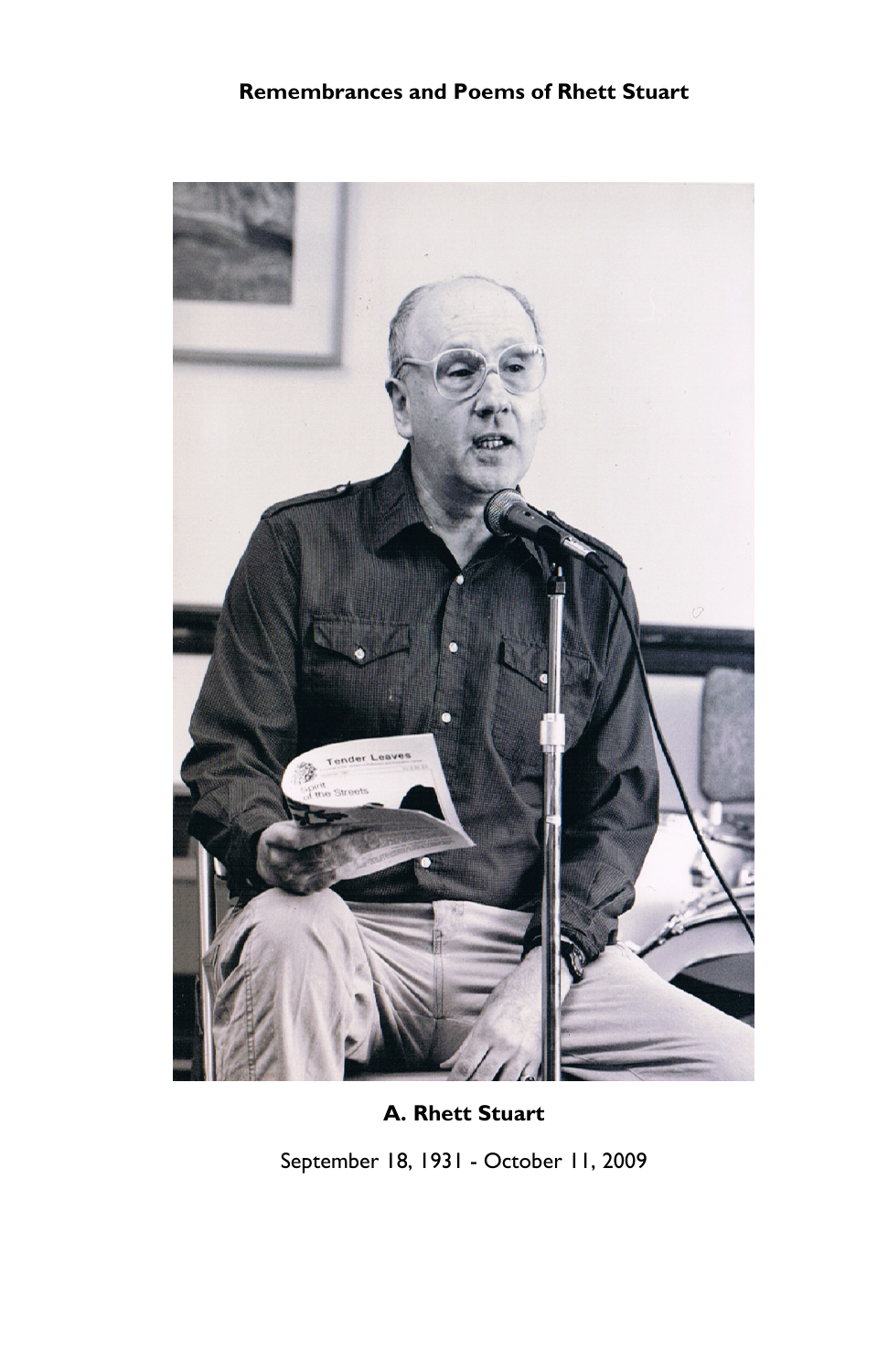Cover Illustrations © Rhett Stuart

Poems © 2010 Estate of Rhett Stuart

Other Contributions © 2009 Individual Writers and Artists

Collection © 2010 Freedom Voices

Published by Freedom Voices P.O. Box 423115 San Francisco, CA 94142 www.freedomvoices.org books@freedomvoices.org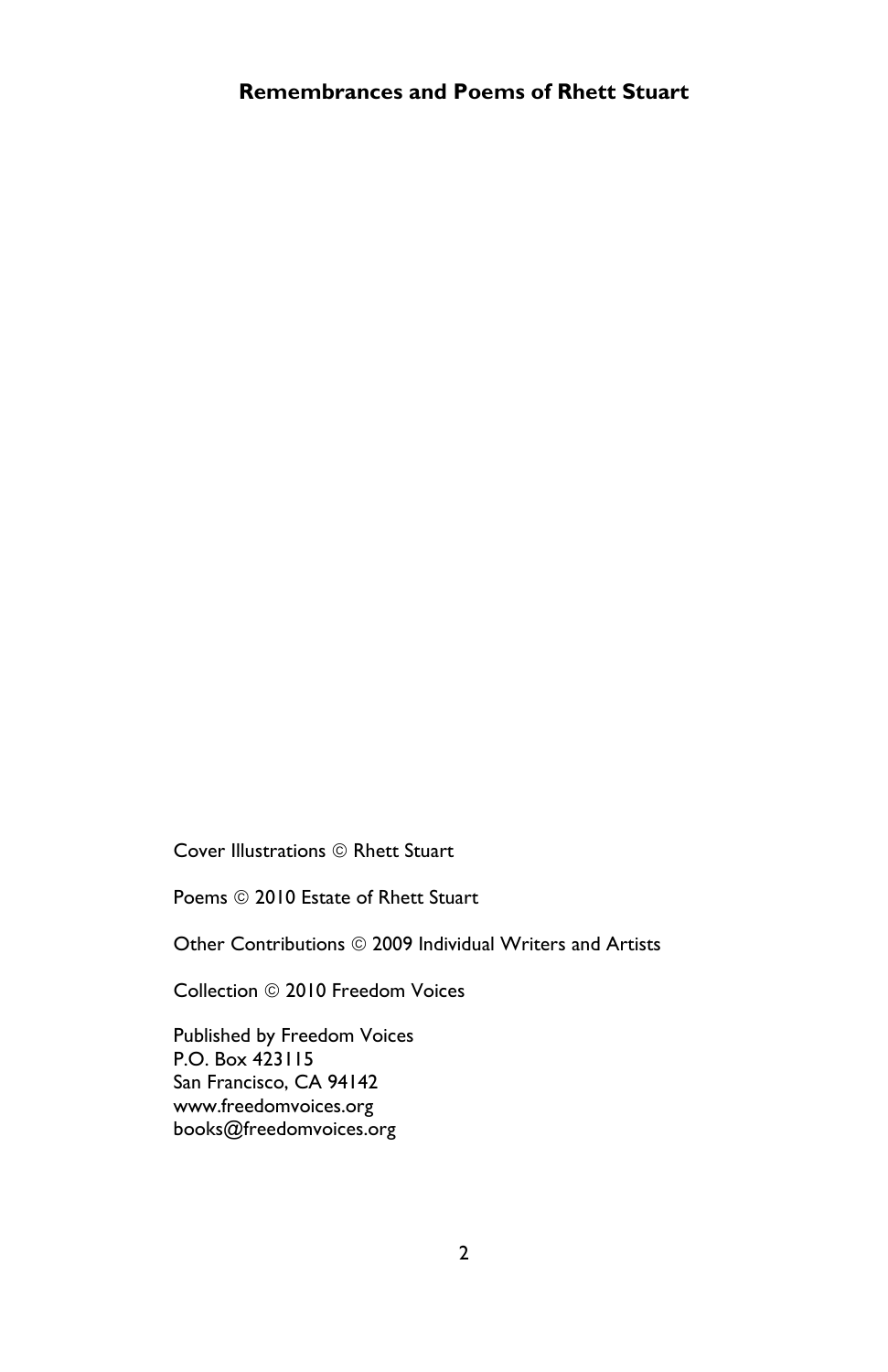# **Contents**

- 4 Introduction
- 5 Obituary

# 7 Remembrances

- 7 **Jane Stuart Edel**
- 8 Gray Stuart
- 9 Eric Robertson
- 10 Laura Feldman
- 11 B. Jess Clarke
- 11 Douglas Marshall
- 11 Dennis Finnegan
- 12 Mike Mewborn
- 12 Kathleen Moore
- 13 Kitty Costello
- 15 Terry Messman

# 17 Poems and Epigraphical Excerpts

- 17 Excerpt from Albert's Collar
- 18 James River Dreams
- 19 Excerpt from The Omnipotent Writer Mind
- 20 Pain Talks
- 22 Excerpt from Fun-con Con-fun
- 23 Three days in March
- 24 If Can Write it Down
- 26 Excerpt from Earning Keep
- 27 For Street Spirit: How to Start of a 2001 Morning
- 28 Excerpt from Glorious
- 29 Out There in Here
- 30 Tentative
- 32 Dreaming Heaven Walk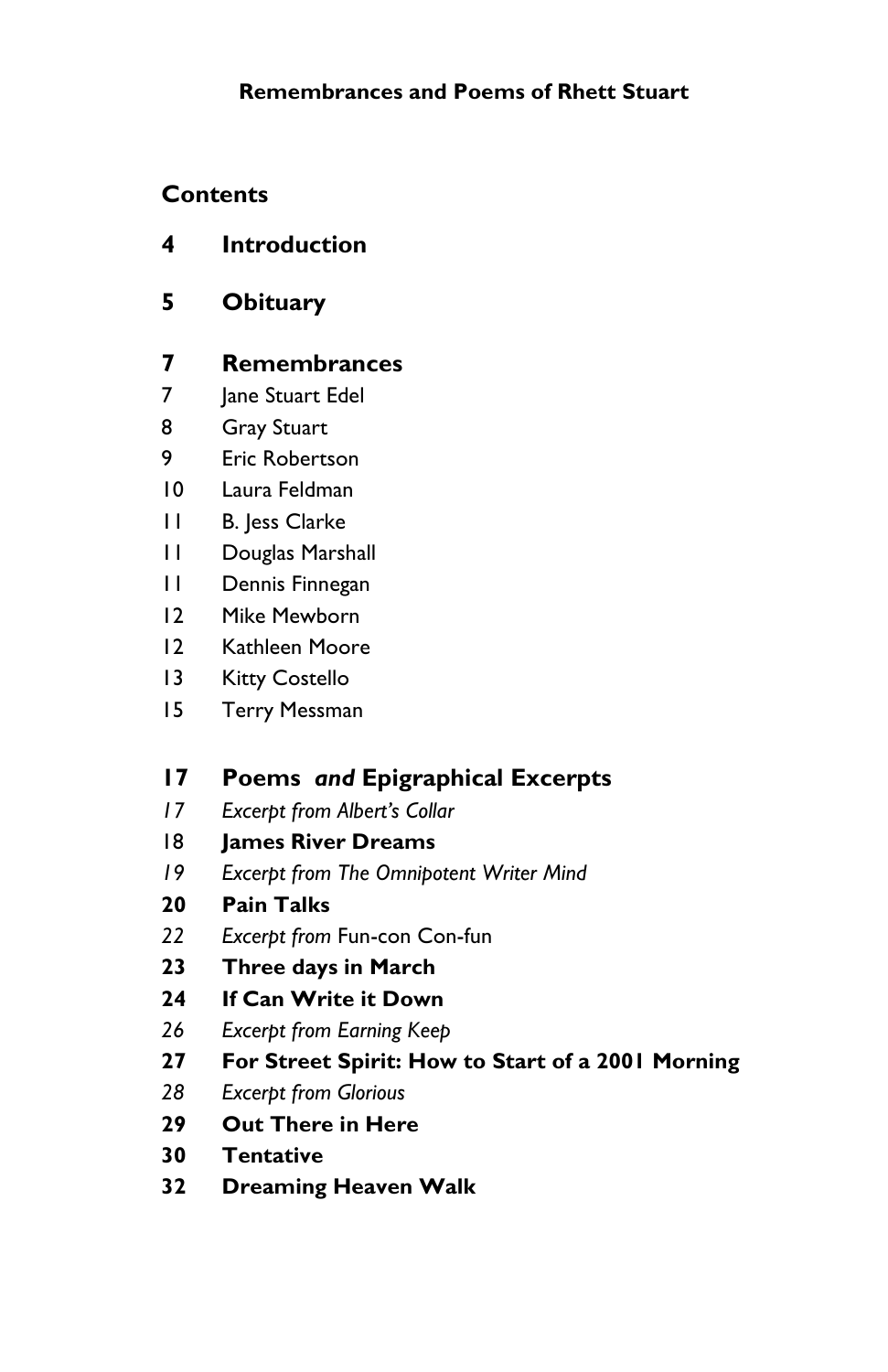Rhett Stuart grew up on the James River in Virginia with dreams of becoming a singer. In the 50's he studied journalism in Europe and music in New York. In 1960 he came to California where he sang baritone in a show at the Pasadena Playhouse. A Tenderloin District and San Francisco resident for many years, Stuart performed and read at diverse venues in the Bay Area including: the San Francisco Press Club, the 509 Cultural Center, Intersection for the Arts, Small Press Traffic, KPFA radio, and cafes, libraries, and senior centers. He was an active member of the San Francisco writing community and before his death lived in the Hayes valley neighborhood. He was the first poet published by Freedom Voices (in 1989) and his book, Man Offbeat, is still in print.

Freedom Voices offers this memorial booklet in acknowledgement of his role in starting the press and his many artistic and poetic contributions to our communities. The contents are drawn from the Freedom Voices website and from his voluminous store of poems. Edited by Eric Robertson and B. Jesse Clarke.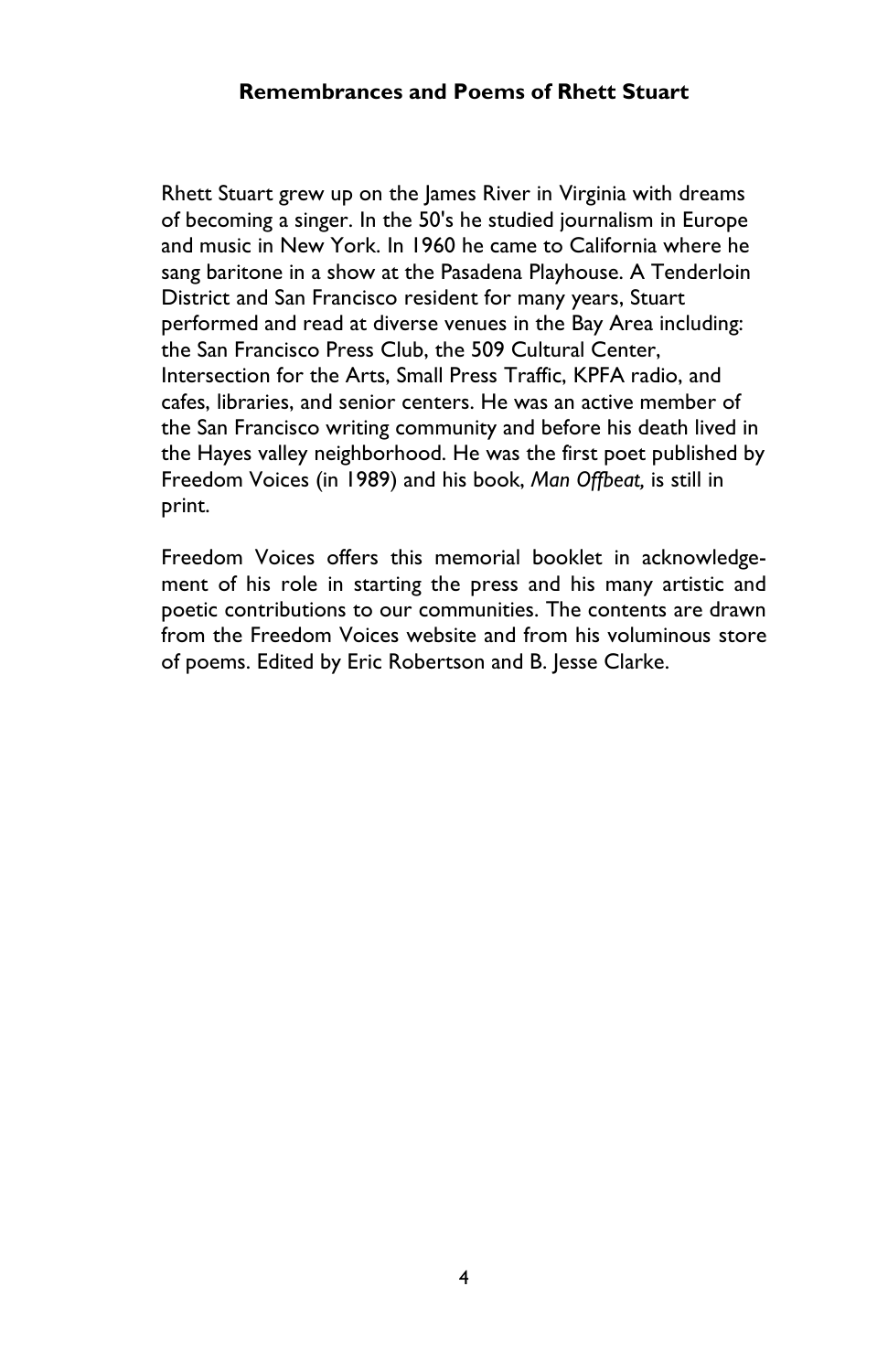#### Albert Stuart's Obituary in the San Francisco Chronicle. November 15, 2009



Albert Rhett Stuart Died October 11, 2009 from an aortic dissection. He was born September 18, 1931 in Newport News, VA and reveled in memories growing up on the banks of the beautiful and wide James River. Rhett showed an early aptitude and interest in music. Despite formal piano lessons, he learned the songs he loved by ear and played throughout his life in F-sharp (the black keys). In his 20s he moved to New York to become a Broadway singer/actor. He lived there through the decade of the fifties, studying voice and

immersing himself in Broadway's heyday of musical theatre. Rhett interned as an NBC page and loved sharing tales of the stars that came before his desk. In 1961, he came west and played a Zook brother across from his real brother, King, in a production of Plain and Fancy at the Pasadena Playhouse, before following the coast up to San Francisco. In the early 70's Rhett began to direct his love of rhythm and voice into poetry. He often said he loved nothing more than a blank page and he wrote on a daily basis. Musicality and joy of word play influenced his work, which he read at dozens of San Francisco venues, riffing on reminiscences and daily life. Years of training as a singer and at the National Academy of Broadcasting came through in the mesmerizing smoothness of his lovely, baritone voice. In a culture where it's not always easy to find those who follow the bohemian credo, Rhett was a mentor and an inspiration to many. He made connections throughout the art community of San Francisco, much of it in the Tenderloin. He attended writing workshops at Hospitality House and the Tenderloin Reflection and Education Center, where he also sat on the Board of Directors. Rhett was a great believer in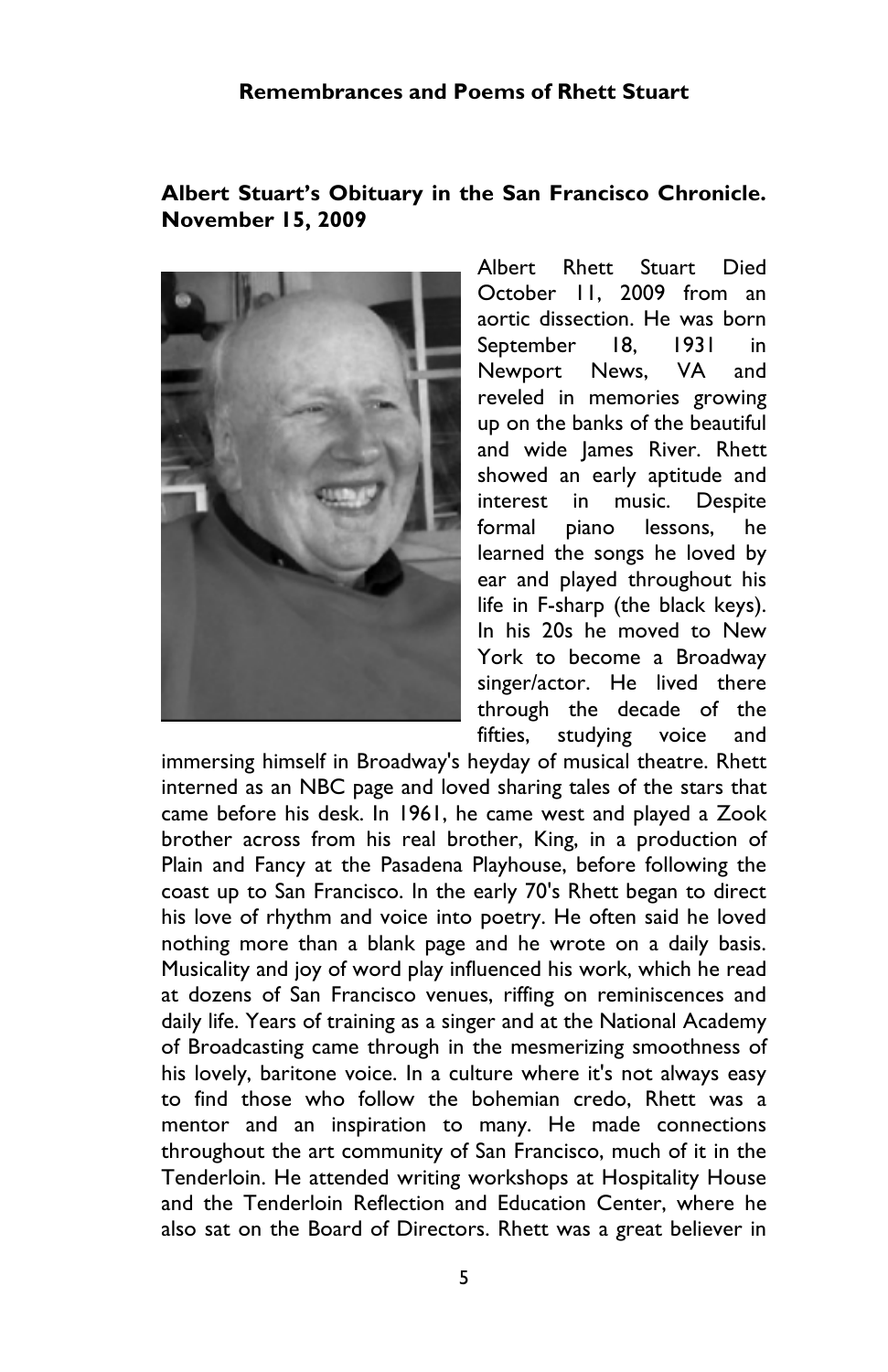treating oneself with kindness, just as we would others we care about. Deeply spiritual and philosophical, Rhett helped establish the Tenderloin Self-Help center and was one of the original peer counselors who went to Esalen for training in reflective-listening. In 1989 his book Man OffBeat was published by Freedom Voices, and reprinted in 1990 and '94. This past decade, Rhett enjoyed creating colorful sketches while continuing to write and play music. He generously shared his work with family and friends. Rhett is survived by three cherished brothers-King, William, and Gray-and a large, extended family. He will be greatly missed by all who had the pleasure to know him. A celebration of his life and art is being planned and will be announced on his memoriam website at FreedomVoices.org.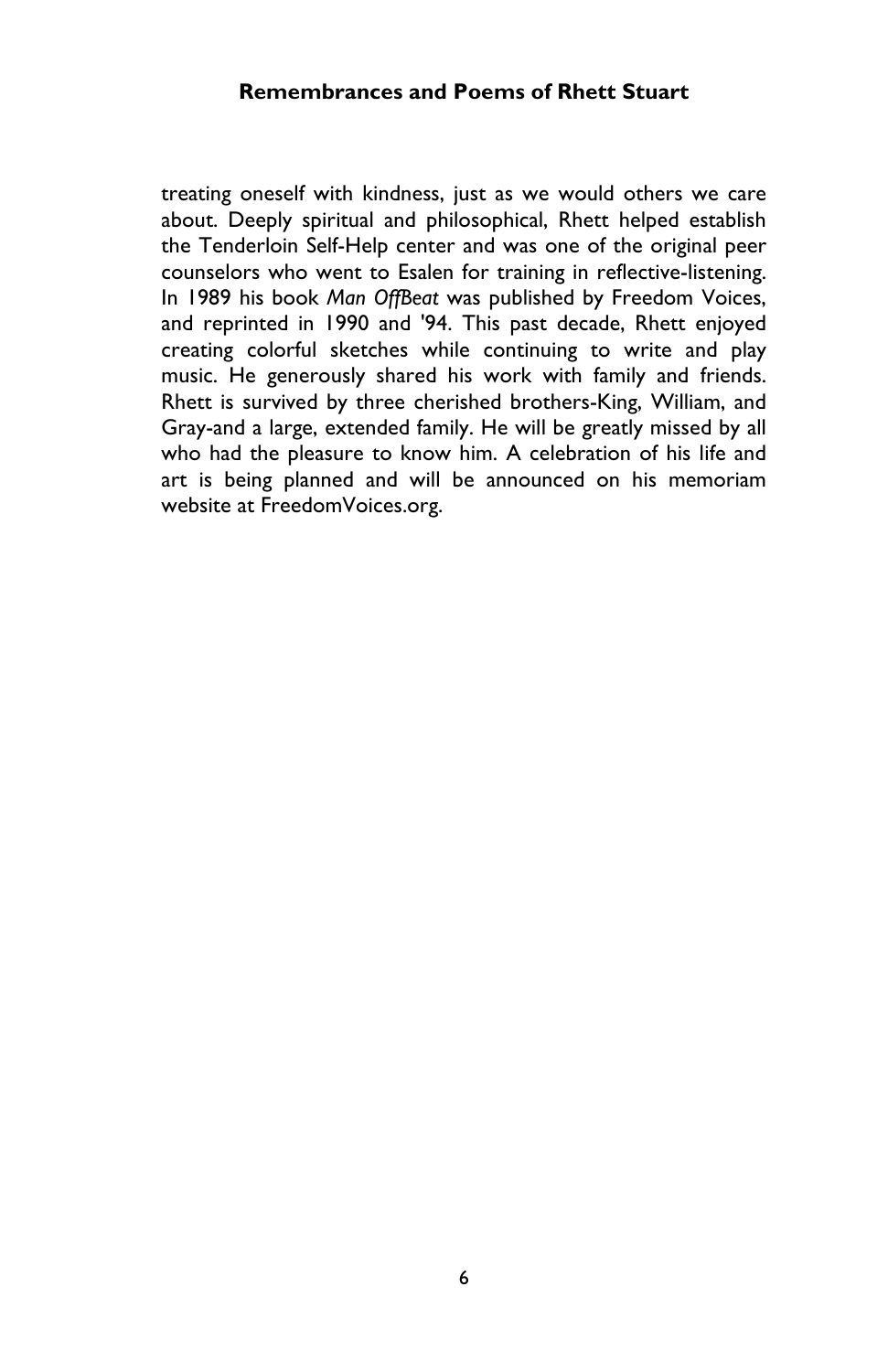## From: Jane Stuart Edel

Rhett was my uncle and Godfather. He was such a sweet, special spirit, and saw the best in everyone. I'm sad he's no longer with us, but happy for him. He is in a MUCH better place now, and he's not in pain anymore. During Christmas time in 2007, he sent my family a type written poem that has been on my refrigerator since then.

Titled, "Said Again", it is as follows: All changes, except heart in remembrance of gone loved ones- in friends now here, every passing stranger, animal, bird, tree, grass blade, breathing rock and wave, sand grain. Live, now whether old, feeble or ill, life here responding. Life responds. Hallowed, be our time, heart, love of no gender, here alongside you in every living being, here, and ones gone only from sight. Rhett Stuart-December 4, 2007

The day I heard he'd died, I came home and read this poem again. He was wise beyond wisdom. He would often say things that I wanted to jot down immediately, he just had insight into people and this world. My 8 year old daughter said a couple of nights after he passed at the end of her nightly prayer, "And God? Please take care of my mom's uncle, because he's new up there. Show him around and make him feel welcome!"

I think Rhett will be running things in no time. God bless you Rhett, I love you.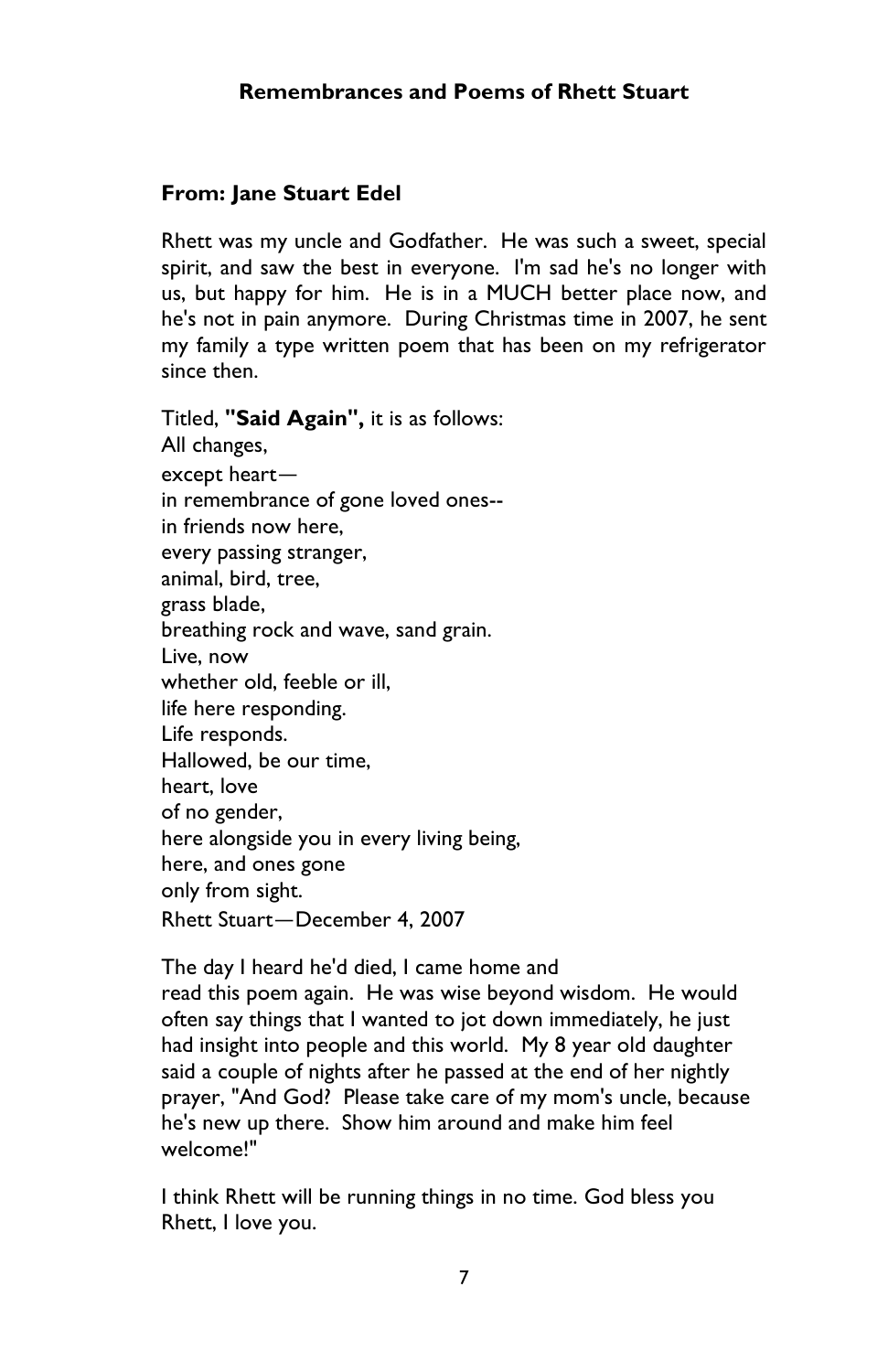# From: Gray Stuart

As you can imagine my thoughts have been with brother Rhett since he died. I have wanted to say some things about him but he had such a multi-faceted personality it has been hard to select what to say. But here goes. As we know he had a keen sense of humor. When I had a stroke he called me at the hospital and bombarded me with questions and his wishes for me. I finally interrupted him and said "Stop your whining" and both of us had a good long laugh. His call was great medicine.

When he was a mid-teenager he made friends with a neighbors Red Irish Setter named Lady. He felt sorry for the dog who was confined to her yard most of the time. He went to see the owner of the dog and asked if he could take Lady for a walk from time to time. She, the owner, said yes and from that time on Lady and Rhett were inseparable. When Rhett approached Lady to take her out for a walk her tail was wagging at a hundred miles an hour. She covered him with dog kisses and then they would cross the road to the riverbank in a search for new adventures.

It is my belief that people who love animals are generally good people. Rhett was a good conversationalist and listener. He was a good student of the things he loved and they were many. He loved his family and friends, animals, art, the written word, the theater, reading, acting and singing and more.

Need I say that we need more folks like him.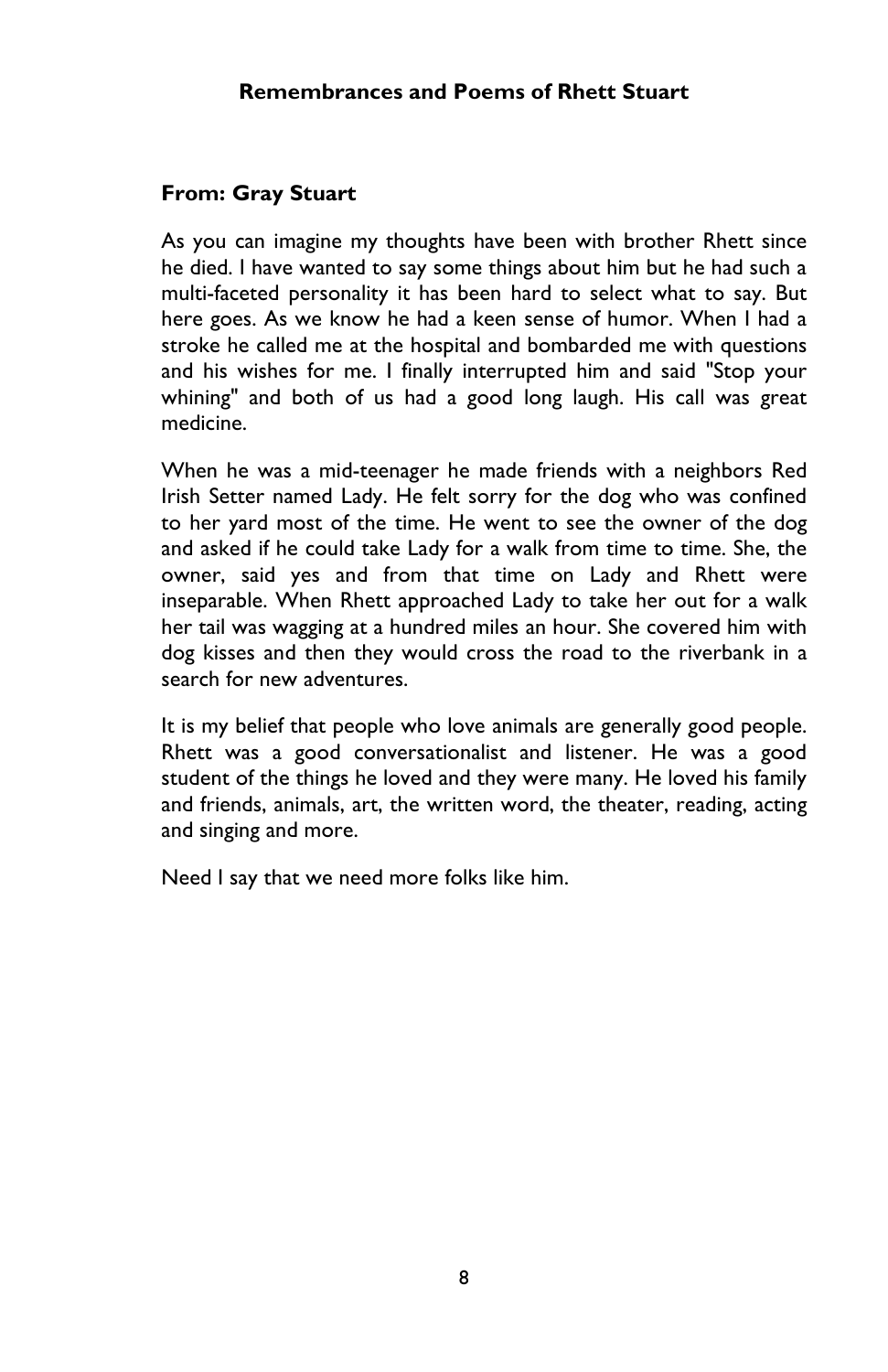#### From: Eric Robertson

Rhett had such an interesting history. He had hundreds of stories. Some of them were just little snapshots of his life that I loved to hear over and over again. I think my favorite was when he was hired to play Davy Crockett to promote the movie that had just come out. Rhett was costumed in the full suit of fringed buckskin and coonskin cap and sent to some little strip mall. I believe this was when he lived in NYC and the mall was somewhere in New Jersey. Rhett was a big man, 6'5", and a southerner ta boot so you might figure this would be a good fit. Anyway, a kid came up to Rhett and said, "Hey Davy, what'd you do with that Bahr (a southern pronunciation, though probably not a Virginian pronunciation, of bear). Rhett looked at the kid and said, "Bahr. What's a bahr?" The kid looked at Rhett with an expression of disgust and walked off dismissing him with a wave, saying, "Awe, your not Davy Crockett." I loved to watch Rhett act that out.

Rhett never took jobs too seriously, though. Jobs for the most part where just a way for Rhett to get by so that he could do what he really loved--which was to witness art, listen to art and create art. He loved to go to the movies and believed he was one of the luckiest people on earth to have lived in NYC during it's Broadway heyday. Whether it be singing, playing piano, writing, or drawing, Rhett was a true artist. He loved the process of making and reveled in other's creations.

I will miss his poems and his drawings and his piano playing and most of all I will miss his voice, his concern, his caring and his humour. He was a great friend.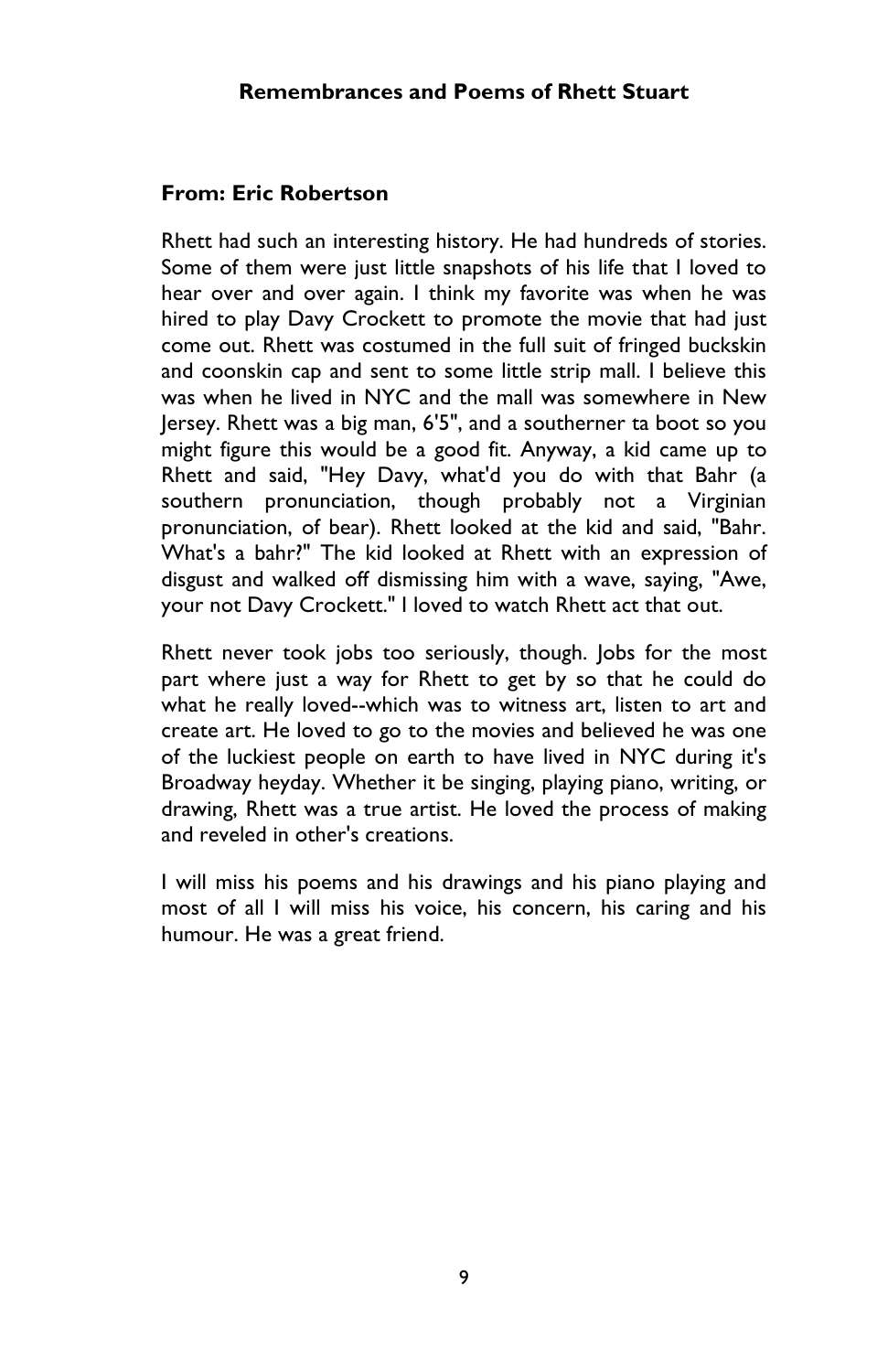### From: Laura Feldman

I have a zillion and one letters and poems from Rhett. Once, sometimes twice a month I would expect to find that familiar envelope in my mailbox.

We corresponded some 16 years after I left San Francisco. This was dotted with phone calls but those were somehow not as intimate as the letters. He wrote to me wherever I happened to be in the world or in my world. Letters filled with love, spiritual reminders, some of the stuff of life but more the feeling of life. And always a poem (or two or three). He was one of the most prolific poets I've ever known. We met in the wonderful Tenderloin Writer's Workshop, back in the day, before he began publishing his work—a poetic journey journal of his life, as was he —truly sui generis.

We would spend hours talking about how we were in the world. We walked miles in these conversations. Late one night walking home through a deserted China town, just as we came to the big intersection of Stockton and I want to say and Bush Streets, money started floating down around us, like snow, fluttering \$20's. We ran around snatching the bills off the ground, catching them in the air, laughing like kids. When others appeared to grab their share we walked on.

Once when I was having trouble sleeping he suggested I do what he did to get to sleep—watch one of his favorite movies or plays in his head. I gaped –you mean the entire thing? Yes he said, songs et al.

Once when I was describing some life struggle to him-- he said that's wonderful—you're so true to yourself and you don't even know who you are!

Ah Rhett, my mentor, my dearest friend.

He was one of those people who made the world lovely and sane.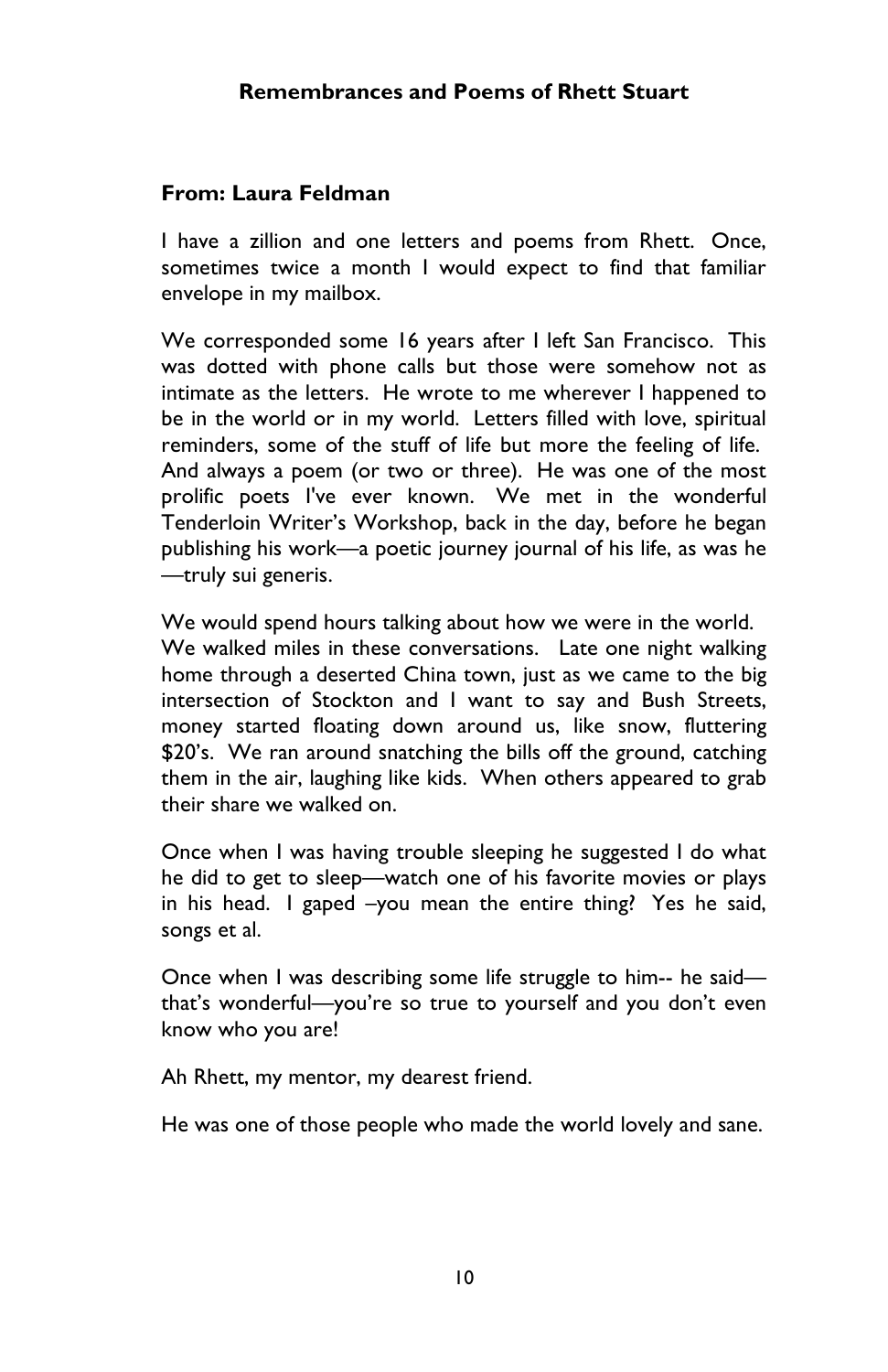## From: B. Jess Clarke

Rhett was above all committed to art.

His keen perception and intimate love of words yielded a hybrid abstract /sensual poetry that challenged, soothed, puzzled and amused.

I'm sad at Rhett's physical passing but feel his deeply rooted spirit is still flowering.

Rest in Peace Rhett!

### From: Douglas Marshall

A man who not only had a talent for speaking, and creating, but also for listening and caring, and giving well-intended advice and guidance, when called upon for it. A good friend and someone who made a difference in this world, and to all he came in touch with. He left his mark on this world.

#### From: Dennis Finnegan

Rhett was one of the first people that I met when I came to San Francisco. He was probably the most enthusiastic person about music and art that I've ever met. I would play him a guitar piece that I'd been working on and he would be utterly engrossed and silent until I finished. He and I went to the opera once and I will always remember the joy in his face, I thought to myself; I haven't felt that way since I was a child. That was Rhett: a man who somehow managed to keep that immense enthusiasm his entire life. I miss him.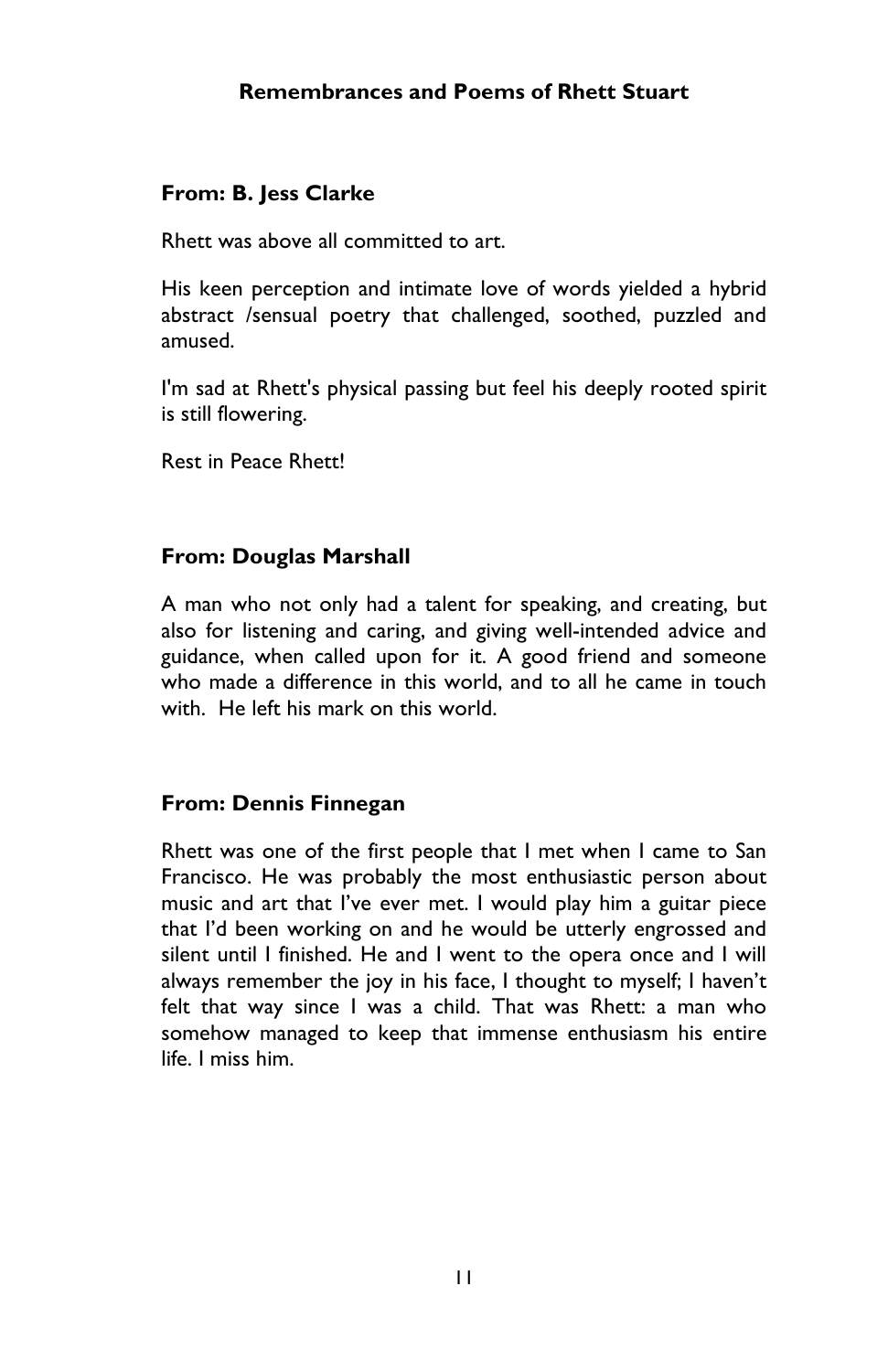#### From: Mike Mewborn

I met Rhett for the first time through Eric and Freedom Voices, about the time FV was considering for publication a short novel I'd written. Rhett was reading some of his poetry at a TREC open mic. I was struck by his urbanity and poise. Eric introduced us and, wishing to contribute to the exchange, I offered my small book to Rhett for his perusal. He graciously put aside whatever he was currently reading to give my book a looksee and then took the time to write a very supportive note. That was ten years ago. I still have the note, written in cursive long-hand, blue ink. Rhett flatteringly quoted this or that phrase from the novel and, in his characteristic jazzed-up style, described the effect each segment had upon him. Nothing could have been more encouraging to an as yet unpublished writer. I later asked Rhett if I could quote his letter for use as a blurb on the back of the book and of course he had no obiection. When I returned to S.F. to promote the novel, Rhett put me up in his small apartment for three days, over the course of which he and I had a number of fine discussions regarding the writing life. In a culture where it's not always easy to find older males who continue to follow the bohemian credo, Rhett was a mentor and an inspiration.

#### From: Kathleen Moore

What I remember most about Rhett was that he lived for art and defined himself in every way as an artist. This was not a choice on his part, he just was. His accent was old East Coast and he was a gentleman. He and I shared some sort of special rapport that was built on maybe a common romanticism and aesthetic viewpoint. I just know that we were mutually delighted in each other's presence. Rhett enriched my life in many ways small and large. I am grateful that I got to share so many lovely moments with him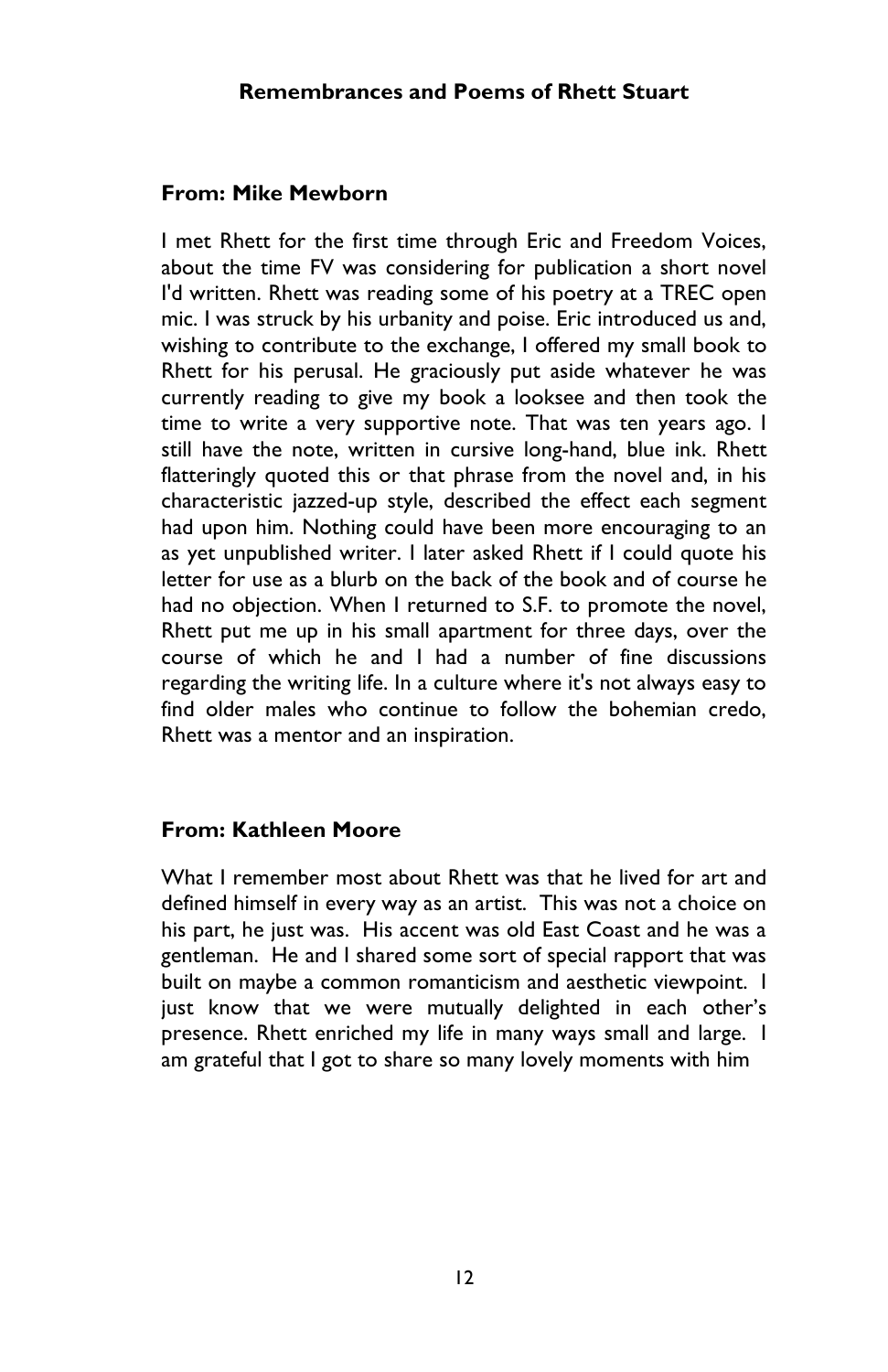# From: Kitty Costello

## Rhett on His Way Upstairs

Last time I saw Rhett was at the library. We shared just a short pause for a hello and how-de-do with me on my way to work the front desk and Rhett on his way upstairs... to Literature or the Music department no doubt. Later, when I heard he'd died, I had to wonder, "Would I have done it differently if I'd known that was our last time?" And the answer was no. If I'd known, I probably would have filled our moment with something too chattery or cloying. It wasn't like that with Rhett. It was simply his presence, his clear attention, his kind kind heart. All of that was right there in the moment, and in retrospect it was a perfect moment.

Rhett was maybe the only guy I know that wasn't walking around buzzing and beeping with gagetry to keep in touch, and I'm so glad he got out of this life without ever burdening himself with cell phone or twitter. He stayed in touch right then and there in the here and now. He wouldn't allow his day, his attention, his being to get swept away in busy, pestery clap-trap. Poetry was the most important thing. And poetry wasn't just ink on a page. It was a way of being present, fully in relation in the world, to the world. May we all continue to absorb this wise lesson of being evermore-deeply for a long time to come.

You always got the feeling from Rhett that he wasn't quite from here, but he wasn't from anywhere else you could put your finger on either. Yes, he was from Virginia, from small-town life along the James River, but I imagine that folks from there would say he was from somewhere else, too. He was a guy passing through, but not on his way to somewhere in particular. He was a fully-present observer, yet he was in his own world, one more sensitive, more awake, more kind than the rest of us. And one where the sounding out of things was done for the shear pleasure they gave in the throat and ear... sounds full of rich story, but even more importantly, with rhythm driving and carrying from inside, underneath.

Rhett had a priest-like quality to him. I remember calling him when our cat, Emily Dickinson, died. We adopted Emily after Mary TallMountain passed away, and we had her for her last 3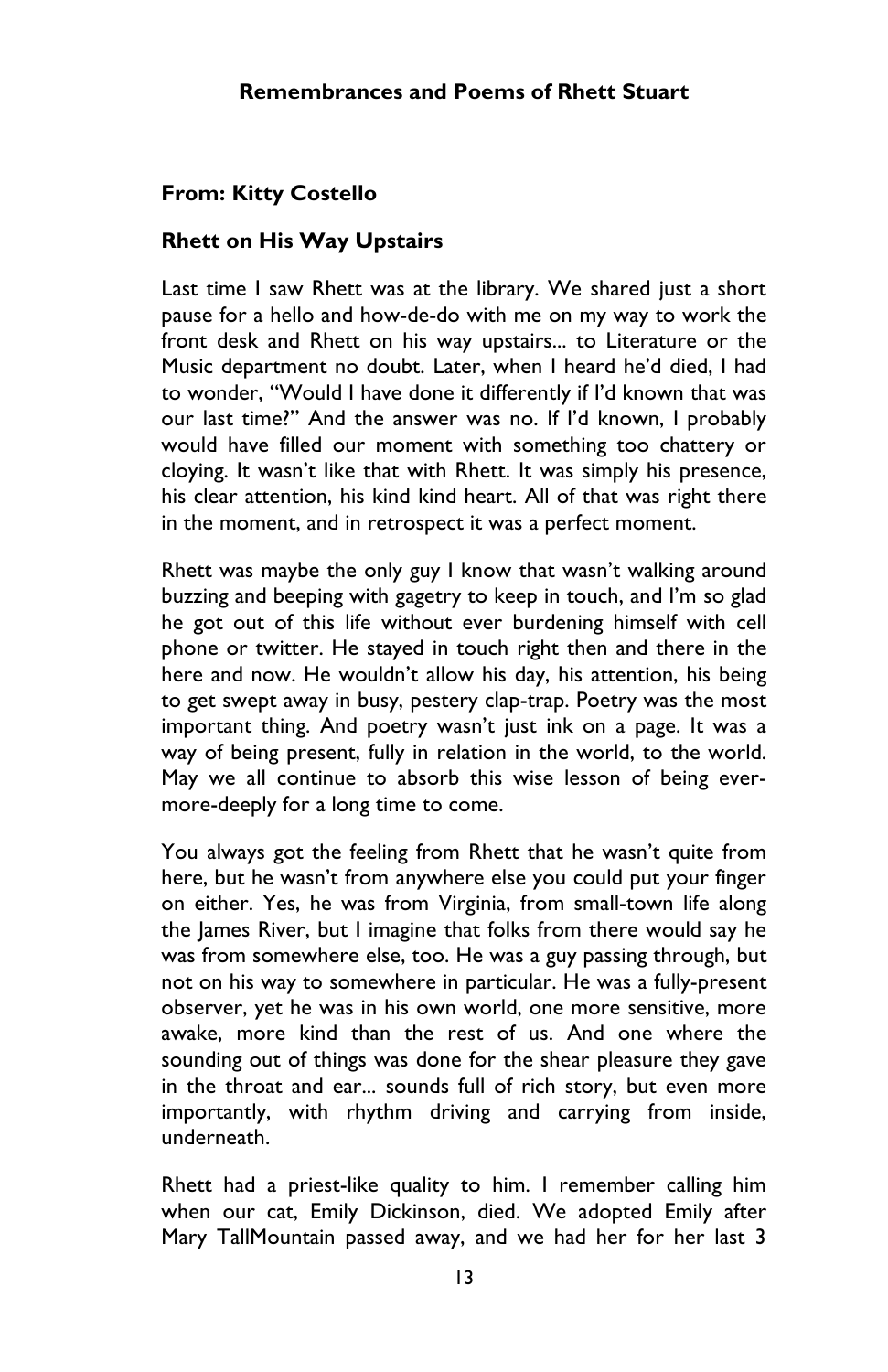years. Rhett was a cat-lover and a dear friend to Mary, but I called him more because he was a deep spirit, deep and wide. I was having a desparate moment of feeling like I didn't know how to properly honor Emily's passing, what rites to perform, what words to say, how to make it holy. Rhett was the guy I called, not so much to tell me how, but to put me back in touch with the holiness inside of me, the part of me that knows my own how, and rests safely there.

In retrospect, I think Rhett was also priest-like in the sense that one could confess things to him. I never particularly availed myself of this, but I feel a certainty that I could have told Rhett anything that felt like a secret or a sin, and he would have received and absolved it without judgement. He had that power to absolve.

It seems so universal that we all second-guess ourselves after the death of a loved one, but with Rhett's death I find myself surprisingly devoid of should-haves, wish-I-wouldas or if-I'd-onlys. I think that is mostly due to Rhett's way of being. He did the whole thing, complete, right in each and every moment, nothing left over or left out.

Yet it has felt hard to begin formulating memories or eulogies. As others have begun to have their say, I'm realizing that together - no rush, over time -- we'll be carving out a collective true-to-life portrait of the Man Offbeat.

I think more than anything, I'll remember the way Rhett would greet me or say farewell by puttng his palm sweetly to my cheek, looking me full in the eye and calling me "Darling" with that slight, Virginia drawl. "Hello, Darling." "Take care, Darling." I sure am gonna miss that.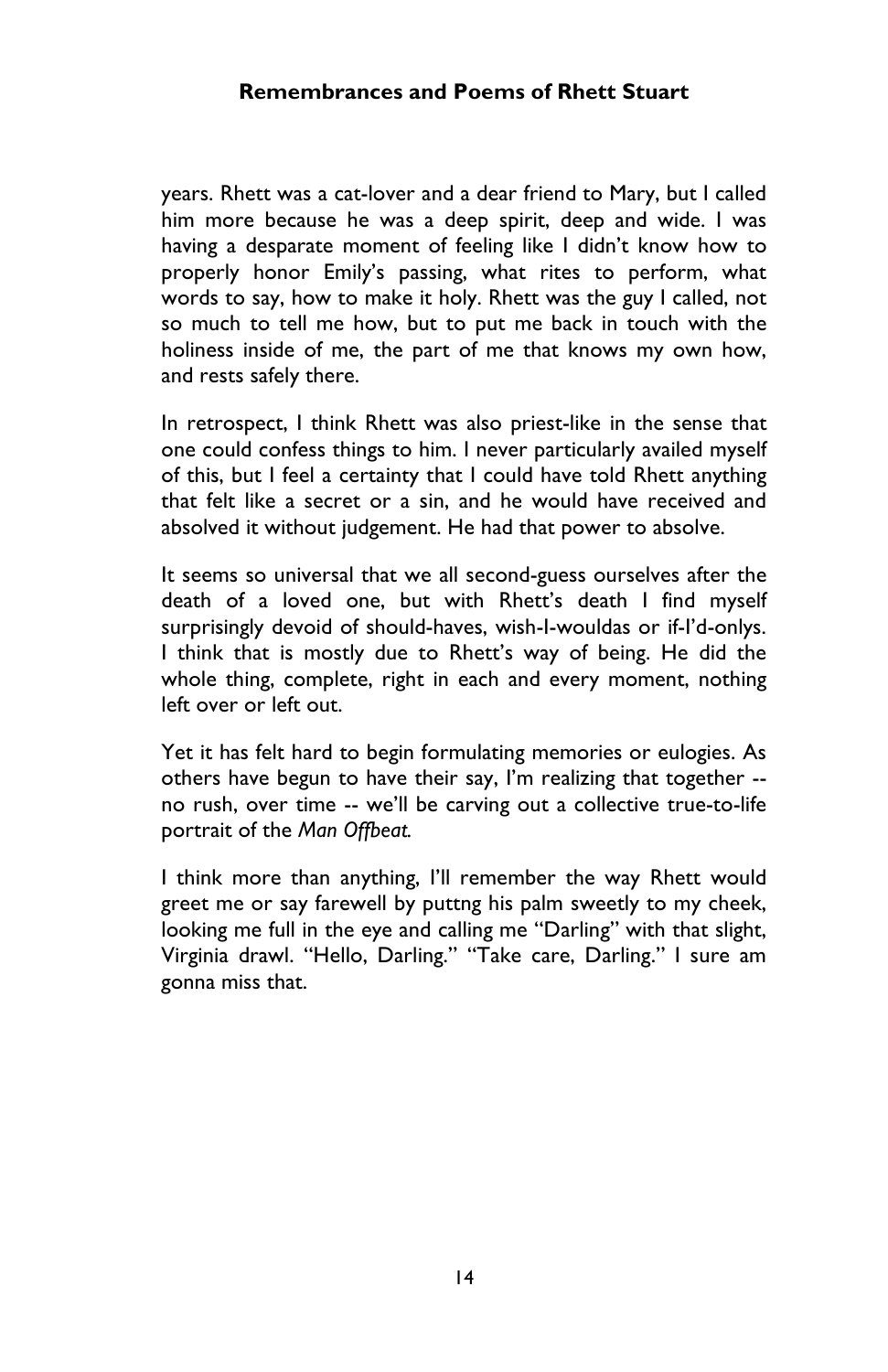# From: Terry Messman, Editor Street Spirit Newspaper

#### Farewell to a Gentle Poet

Rhett Stuart, an accomplished poet and active member of the San Francisco writing community, died on October 11, 2009. His book of poems, Man Offbeat, was published by Freedom Voices in 1989, and is still in print. Stuart's poetry was published many times in Street Spirit.

His writing was a creative outpouring of convoluted sentences, unexpected word choices and wildly unpredictable grammatical structures. His poems were often gentle, introspective, and elegiac, as he contemplated the arc of his lifelong journey. His poetic re-creation of the course of his life carried him from poignant recollections of early childhood to the bittersweet passage into his later years. Many of Stuart's poems contained lyrical passages expressing joy and wonder at the beauty of nature, and, in nearly the same breath, scathing indictments of a technological society he blamed not only for despoiling the earth, but for ravaging the human soul itself.

For all his appreciation of wild nature, Stuart was primarily a poet of the inner city, intimately acquainted with the pulse of San Francisco, and with a vast and curious love of the people who lived on its streets and slept in its alleys. Through his poetry, Stuart gave visibility and voice to the otherwise unseen masses of homeless people and desperate souls living on the stark streets of the Tenderloin.

Stuart was a gentle, poetic soul, yet his artistic voice sometimes rose in fierce indignation at society's mistreatment of the outcast poor. He loved the beauty he found in art, in nature, and in his memories of his beloved parents; and he fiercely hated the injustice of society, and the persecution of the poor. He expressed reverence for the human souls stranded on the streets of the inner city, and it was the depth of that reverence that led him to condemn the societal forces that had abandoned them there.

He was an integral part of the Tenderloin Reflection and Education Center, a group of artists and writers dedicated to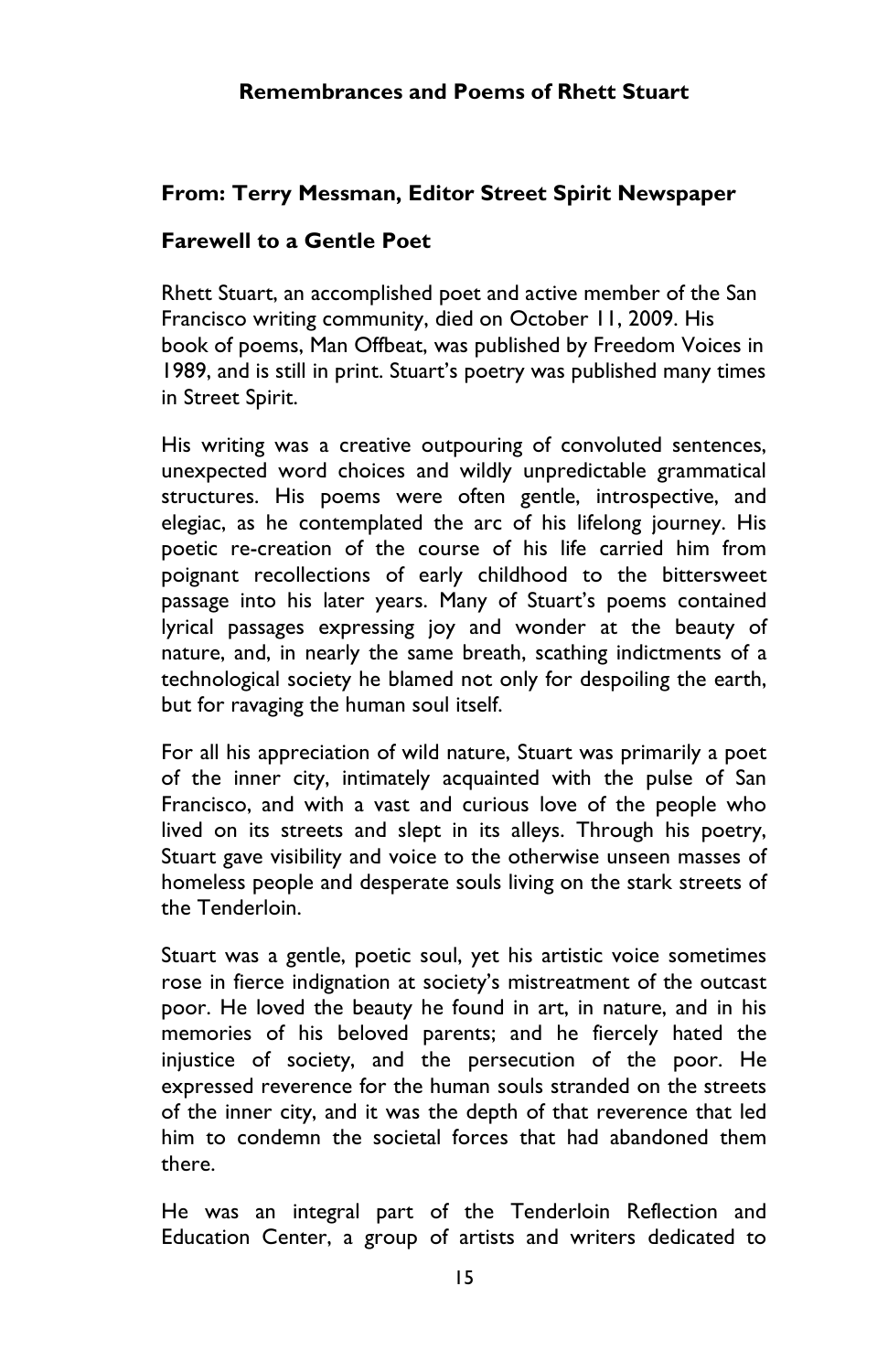celebrating the humanity and creativity of people living on the margins of society in the Tenderloin. Stuart grew up on the James River in Virginia, and even though he lived on the rough, raw streets of the Tenderloin District, he somehow carried himself in a courtly manner, with a trace of chivalry that seemed to come from another time and place, somewhere a little more gallant and refined.

Like many San Francisco poets, Stuart was a nonconformist from head to toe. He willingly chose a life of Spartan simplicity, because it gave him the freedom he needed to devote himself to his art. As a sensitive soul, he refused to buy in to our dog-eat-dog society.

Instead of ambition and materialism, he had his poetry. Instead of spending his life as a slavish worker-drone, he was a misfit, a gentle rebel, a willing outcast who chose a life of contemplation.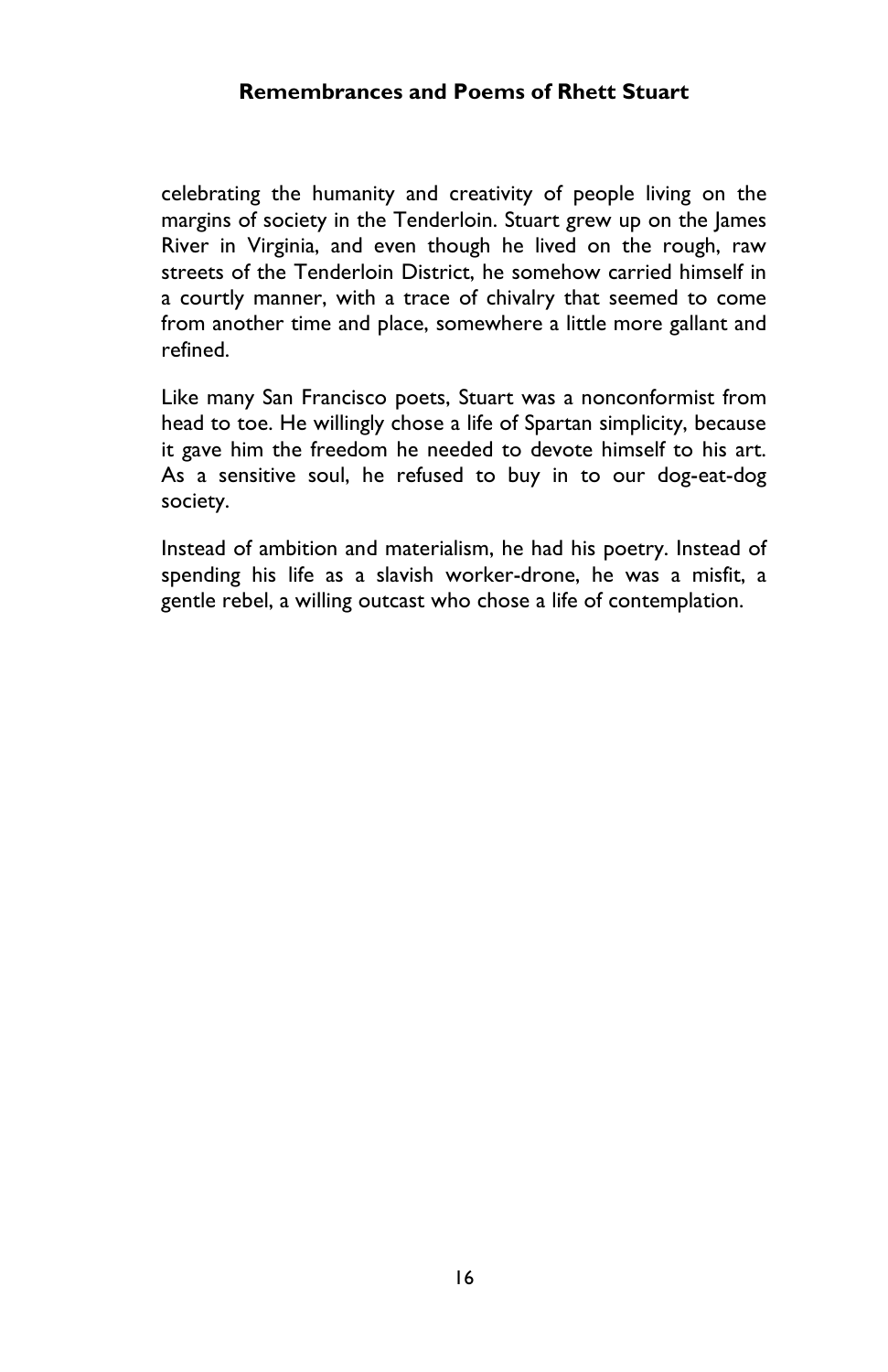# Excerpted from Albert's Collar

After a racist comment by a parishioner to Rhett's second cousin, a minister, also named Albert Rhett Stuart, (after their great grandfather), Rhett reports that his cousin had the following exchange:

"Mr. Stuart, I happen to be one of the pillars of the church!"

"Gee, I'm really sorry to hear that. I understand our pillars have termites."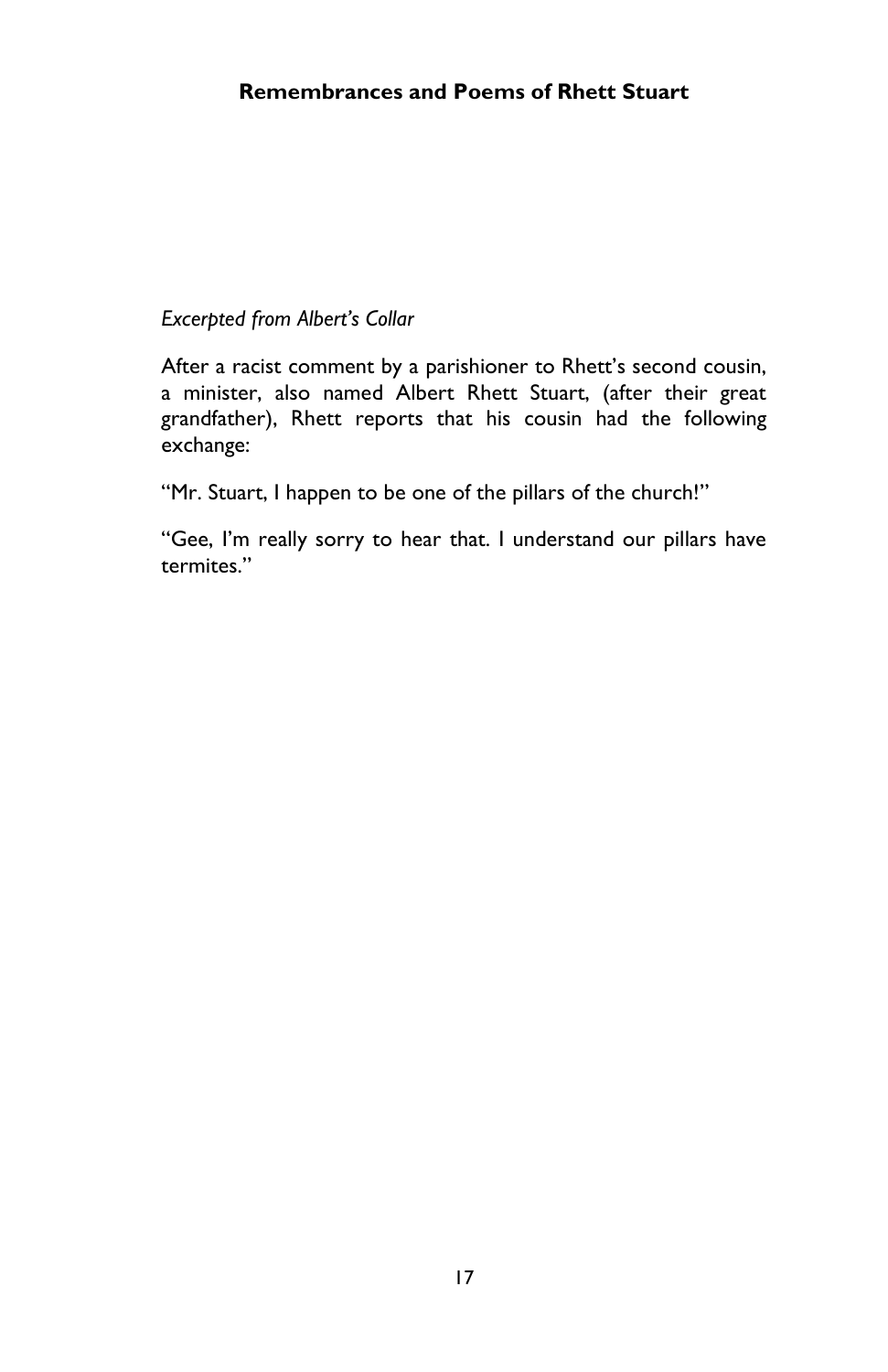#### James River Dreams

Boy river said "I'll walk you thru dreams of future but remember me"

Now dream of the river Now-dream, of the river

Of the river

that said I'll walk you through

Meantime religion heavy like grand opera: operetta unto American musical meditative, mediates lightened for carriage feathered for flight river gleamed yellow brick road onto prediction, a long while flame – finally flickering cinder to bypass agony of its departed spark; its fire, thing I remember dreaming of the river when flame there first was first dream, when through passage of yellow brick, flame became

I remember flame more wide than river

Now dream scheme of the river like it said but remember me and I'll walk you through

Now-dream, of the river

Of the river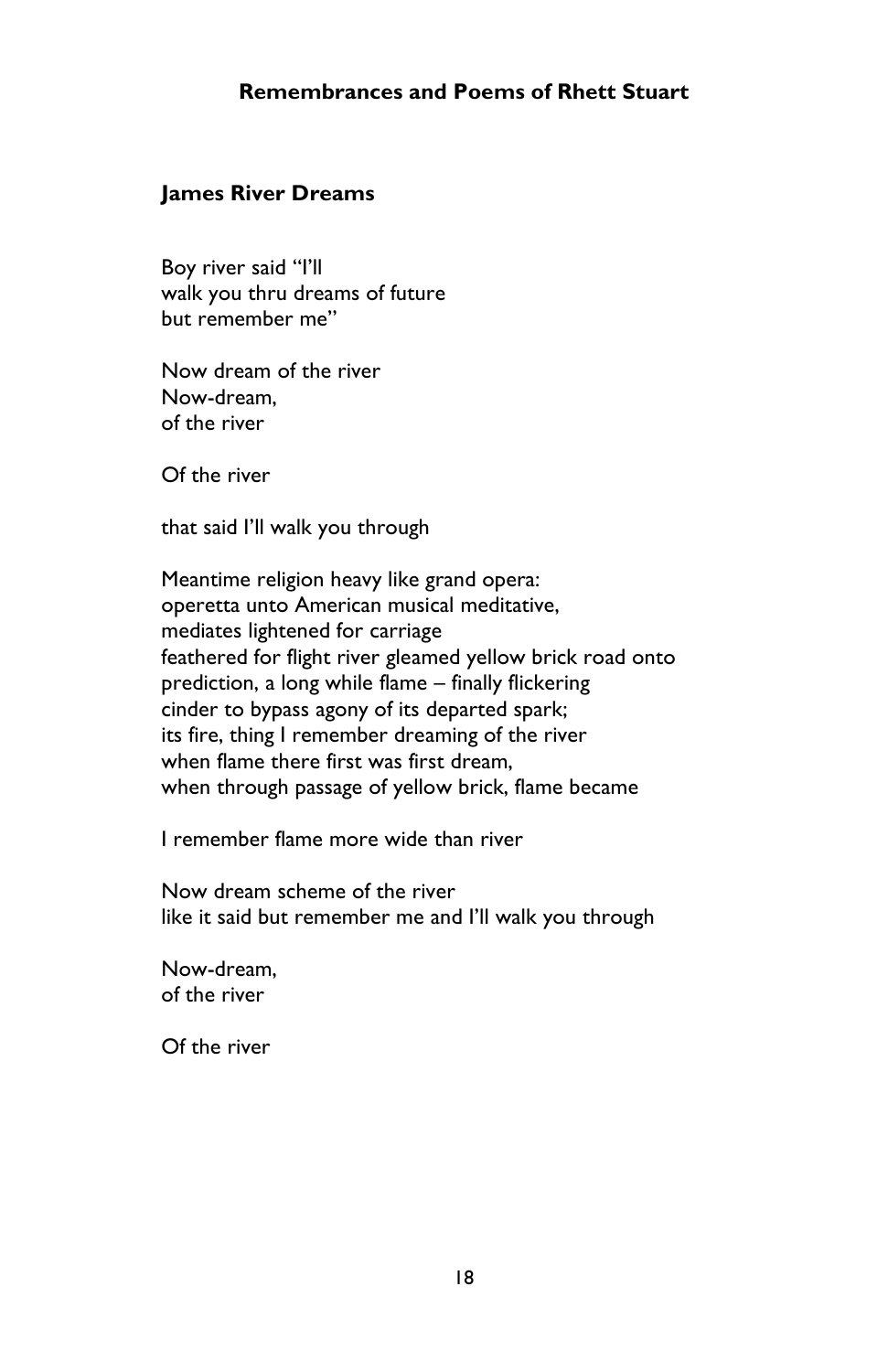Excerpted from The Omnipotent Writer Mind

And I should write forever. It would be so unfair otherwise. It is said life is not fair. It is death that is unfair, that I intend to return and write again like I did this time, and like I had this real god time!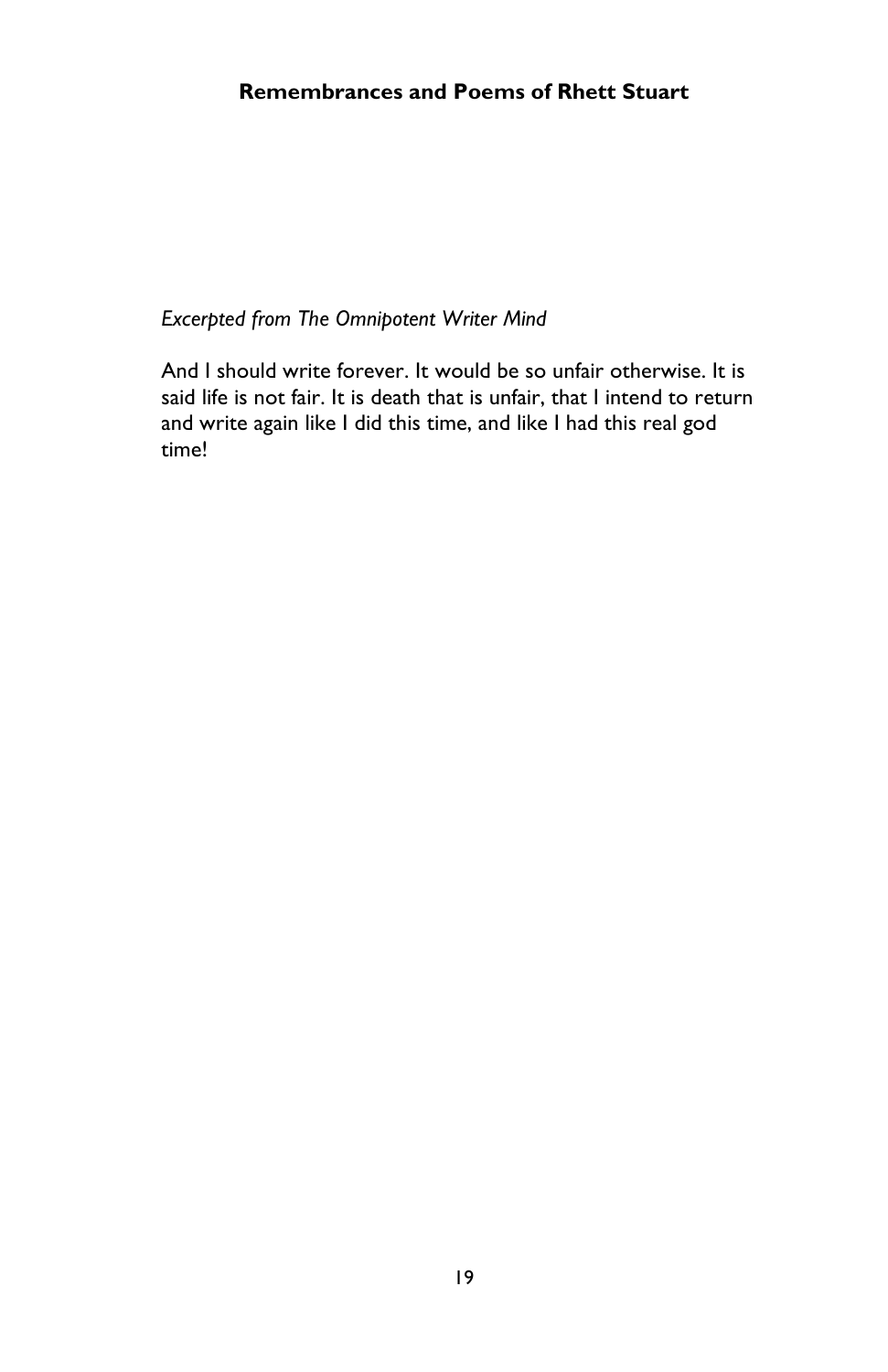### Pain Talks

(Introduction : Quote from the play, "Claudia" by Rose Franken: "Make friends with pain.")

Maturity, like love, is reality, riddleless. Pain either screams, screens then talks, or screens first, screams then talks. But listen. For pain really talks really!

#### Says

everything matters and is lost, that nothing matters and does. Both nothing and everything matters, but nothing comes first, then everything. Always was. Is always this way. Shall ever be so – nothing followed by everything followed by loss but never nothing again – more !!!

Everything, then lost then everything again but nothing was only once if nothing ever was at all. Pain says to myself to you, "Come to terms." Not "Can we?" We can. Can love it.

Find that mystery.

Embrace then bask it.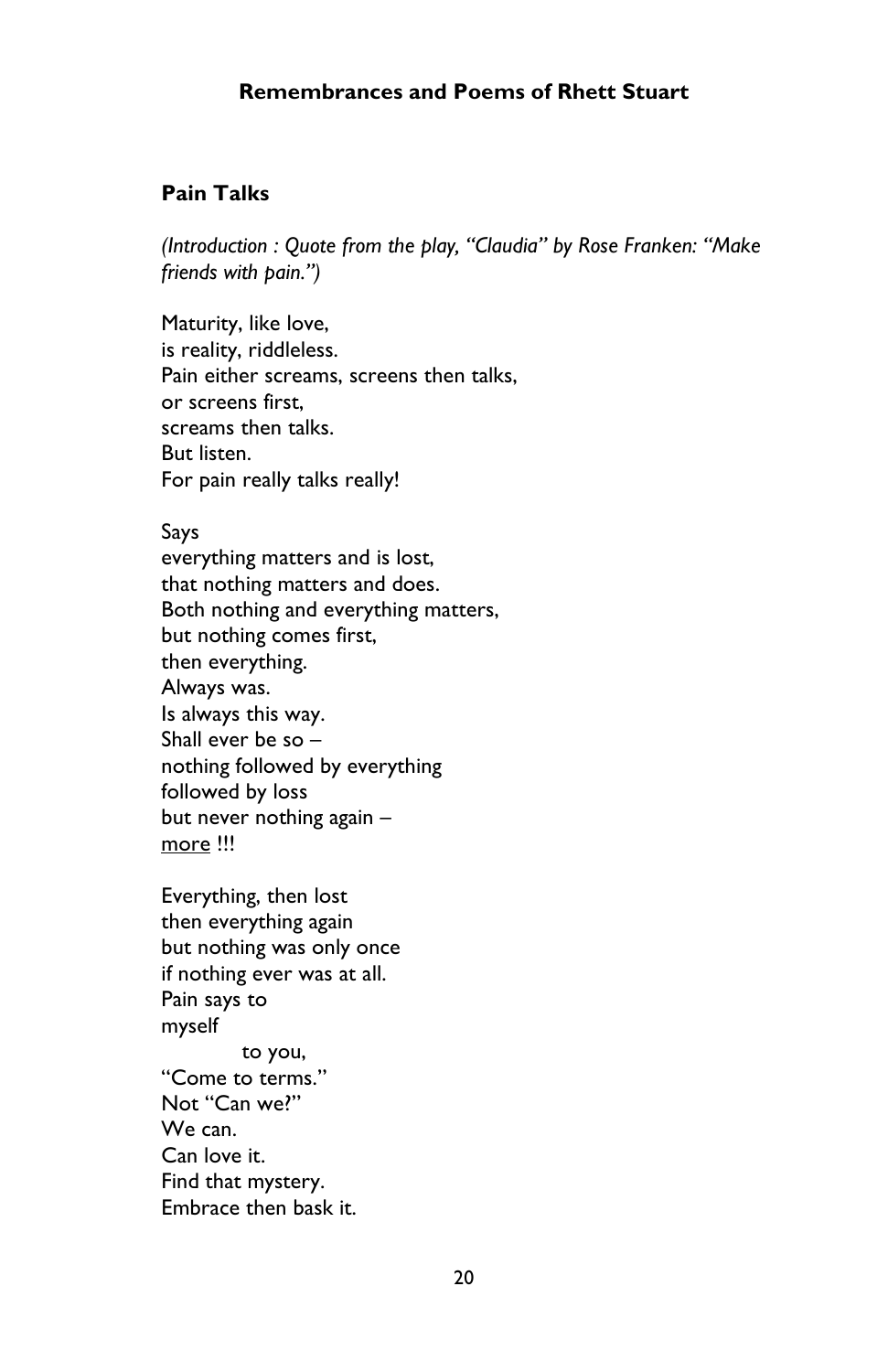It all matters and does not and simultaneous, does. Take that seriously. Seriously take that. Then halt the riddle. When I stop the riddle, stopped as riddle itself, this eternalll, is certainty. Riddleless riddle of life with no death.

Acceptance is maturity. Pain comes and love is all truth, all. Banish it and it can't vanish, not ever, and never has. In the last analysis, let love always breathe both remembered and instantly touched. Love is just. Believe it or not. Believe it. Or not, and lose.

> Just let just-love Good luck Forget the riddle Mature Let love

Pain writes. Pain writes us. Pain writes this. Befriended, befriends again.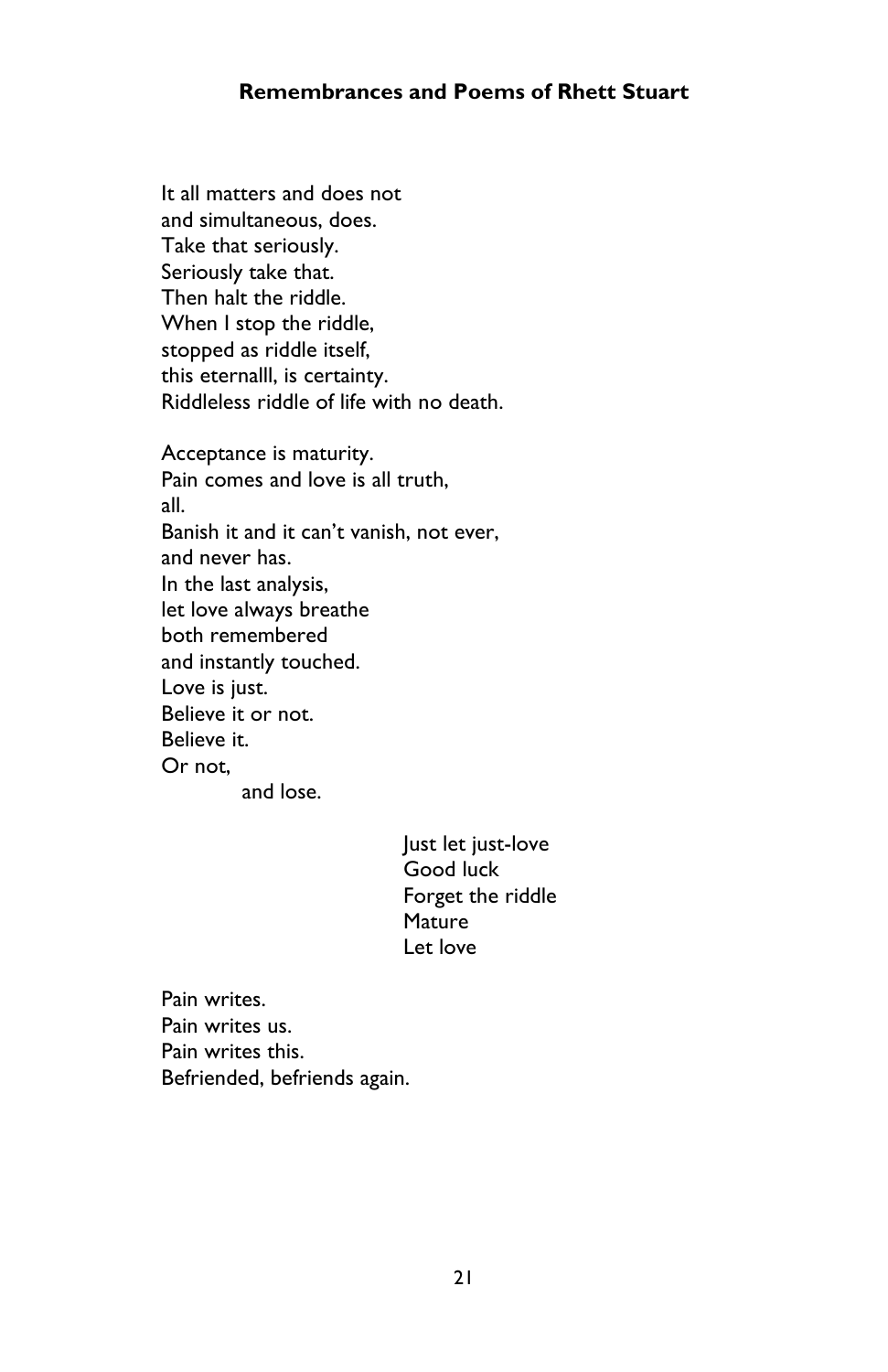Excerpted from Fun-con Con-fun

 "Once a girl asked me if I thought I was indecisive. I said I didn't know."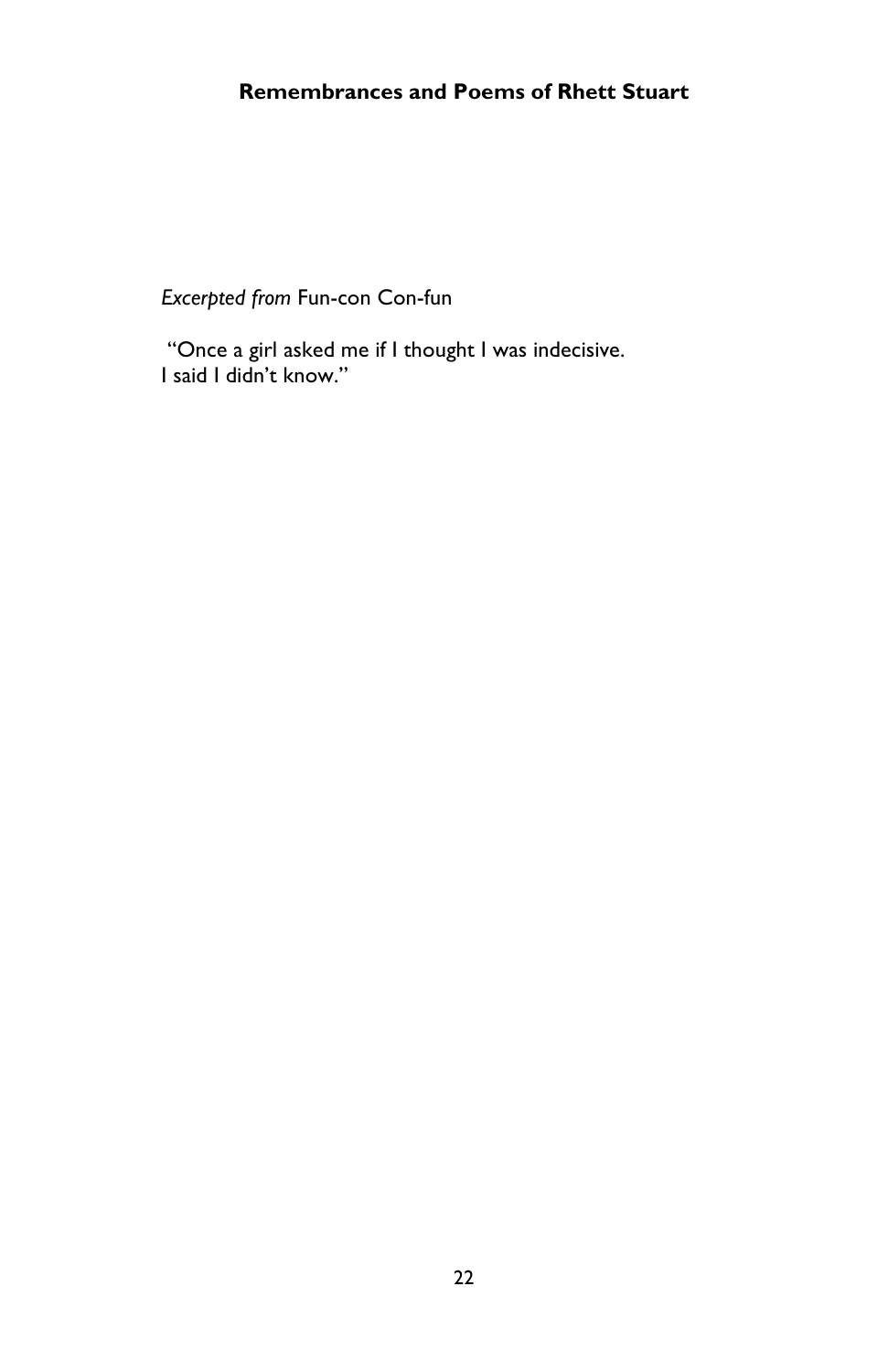# Three days in March

 $25<sup>th</sup>$ I don't know

 $26<sup>th</sup>$ Await knowing

 $27<sup>th</sup>$ Carry-on. Tarry some. Blank, for. See anew, the anew for first time. Leave page blank. When time comes, fill self for!

For delay knows way. Shows.

Rhett Stuart on the wisdom of delay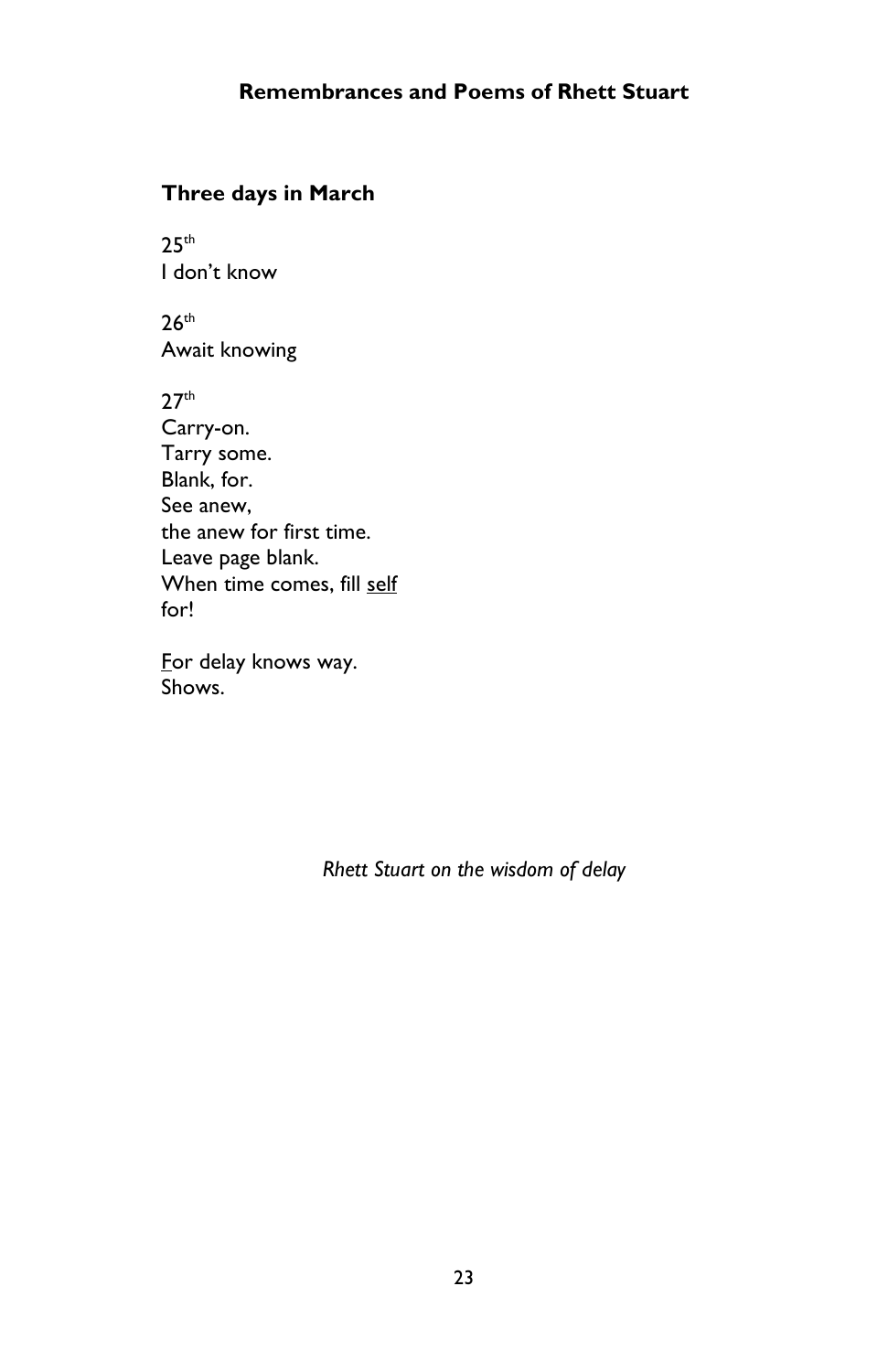#### If Can Write it Down

Is it pathetic love for writing and could it be pathological? Is not the case. If can write it down, I don't have to be in the play, need not sing the song, play on its tune, have a love. Death can be a dead stop, is or is not – if not, so much the better.

Still, there is a "but" and one other, if can write it down: Remaining reign of friends; nature and glorious order. Animal over bronze earth greened, sea breadth, breath of friends. For these, the what I write down, heart-sprint out fingers.

#### But,

song-burst wealth from my heart and heart stance on public stage, and the solitary love all believe heed – none came up to pen pad for me, none, to nature, beloved lifetime friendships and if can write it down, pen telling me now, making it clear;

writes down said so all along.

If can write it down, God is love of this – loved ones, grasses and bird. Of no essential else is this, not stage, not song, not death nor what you marry – if can write it down.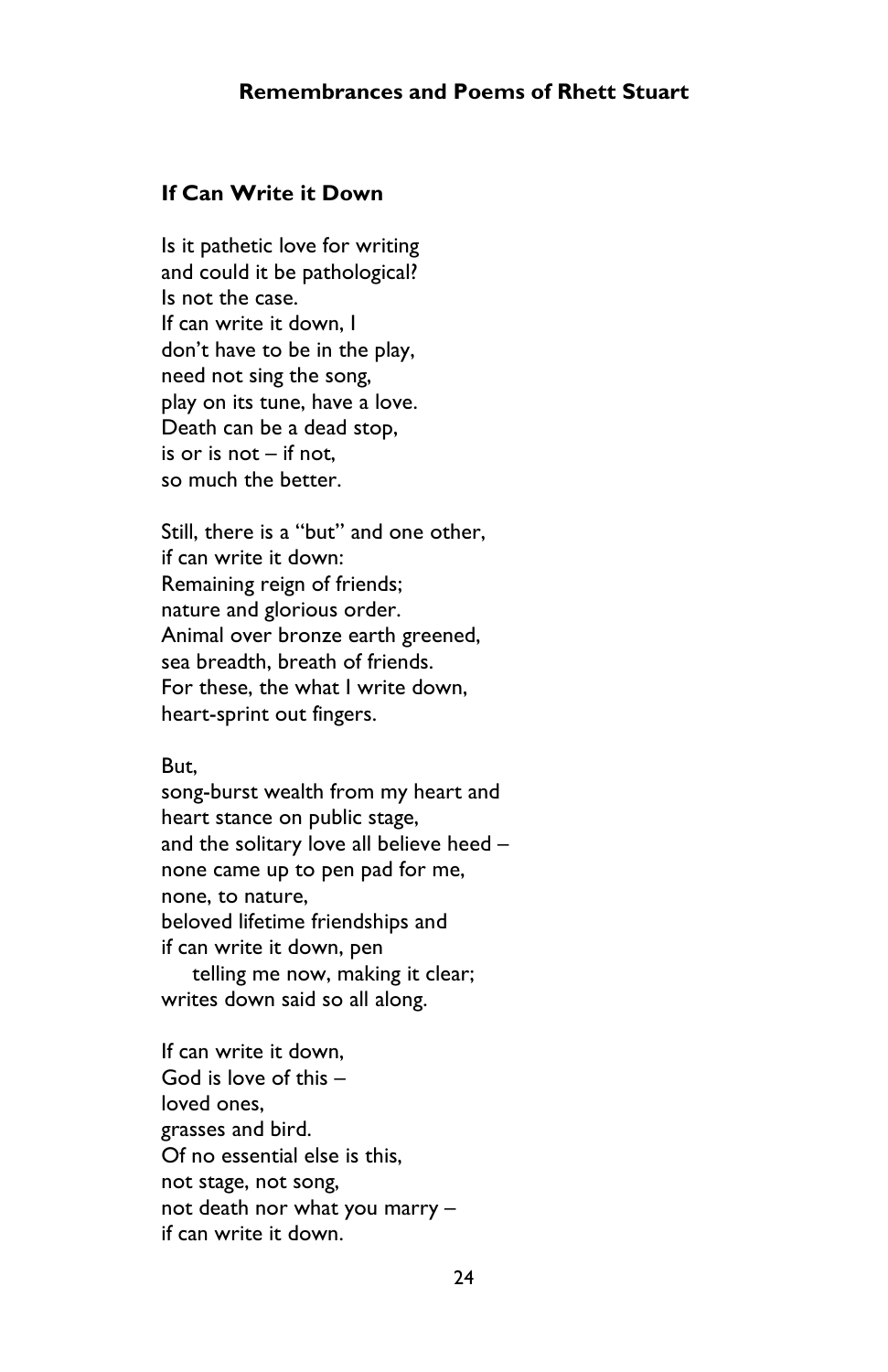For have courted pen, song, stagcraft then off first love, wed pen again. Loves of soul mates and forests, even thrusting song, speaking scenario, work for me off condition if can write it down Happened love things happen as ink repeats them manifold in manifold lights again and over again – happen often as inked, often as read. I drop pen, sprint to mirror for view, harmony rising up off slack of this gladdened heartbeat – then head back, pick up pen again, again awaiting if can write it down.

> Am replaceable in the play; reading my work, irreplaceable,

discovery in haiku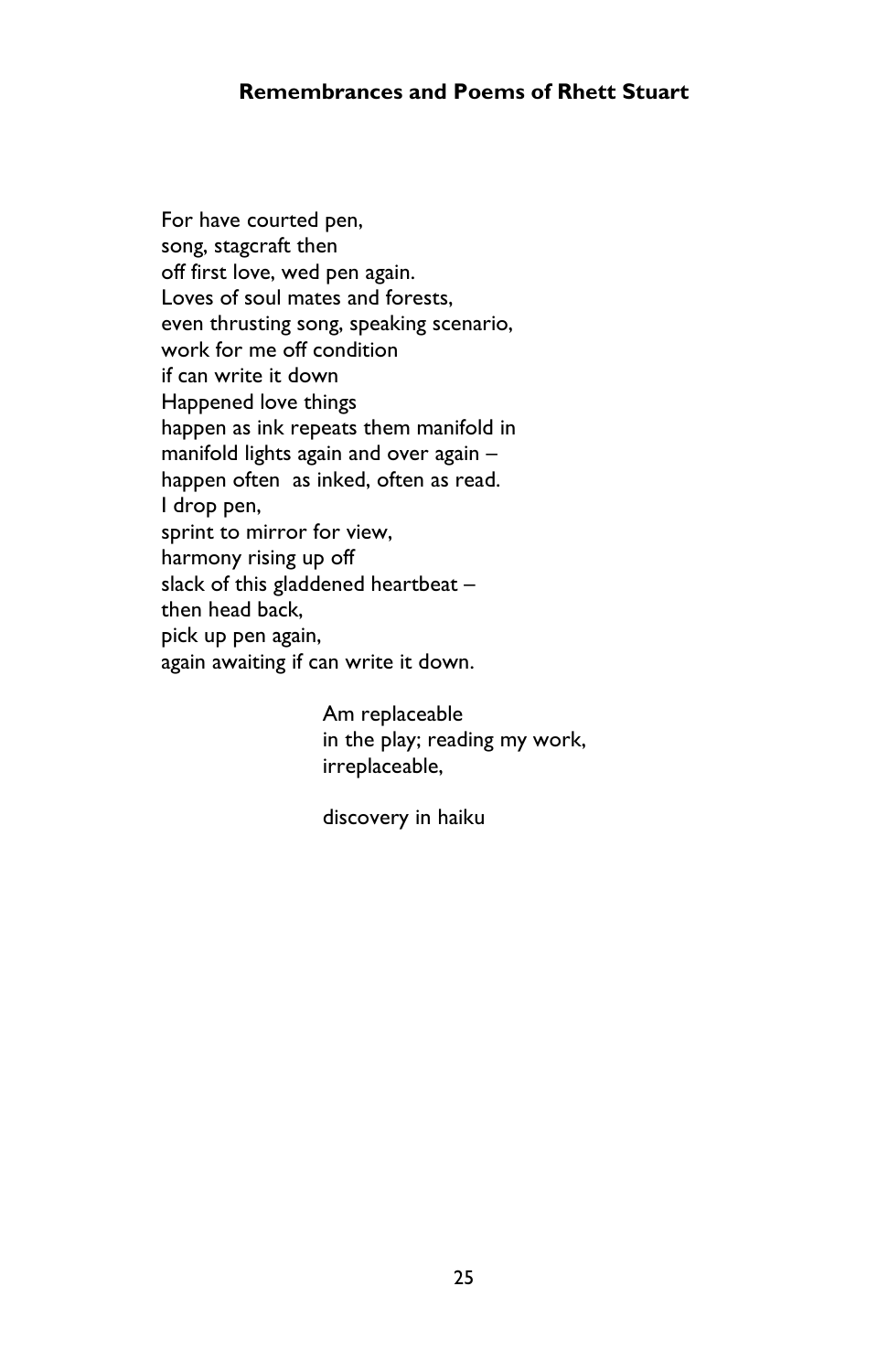## Excerpt from Earning Keep

 When having to find work for sustenance, I believed in going to interviews and interviewing them, to see if I wanted to work there. After all, am I asking for something or offering my services? When I wouldn't care whether I got the job, I'd get it.

"You got it."

"You bet I do, fucker."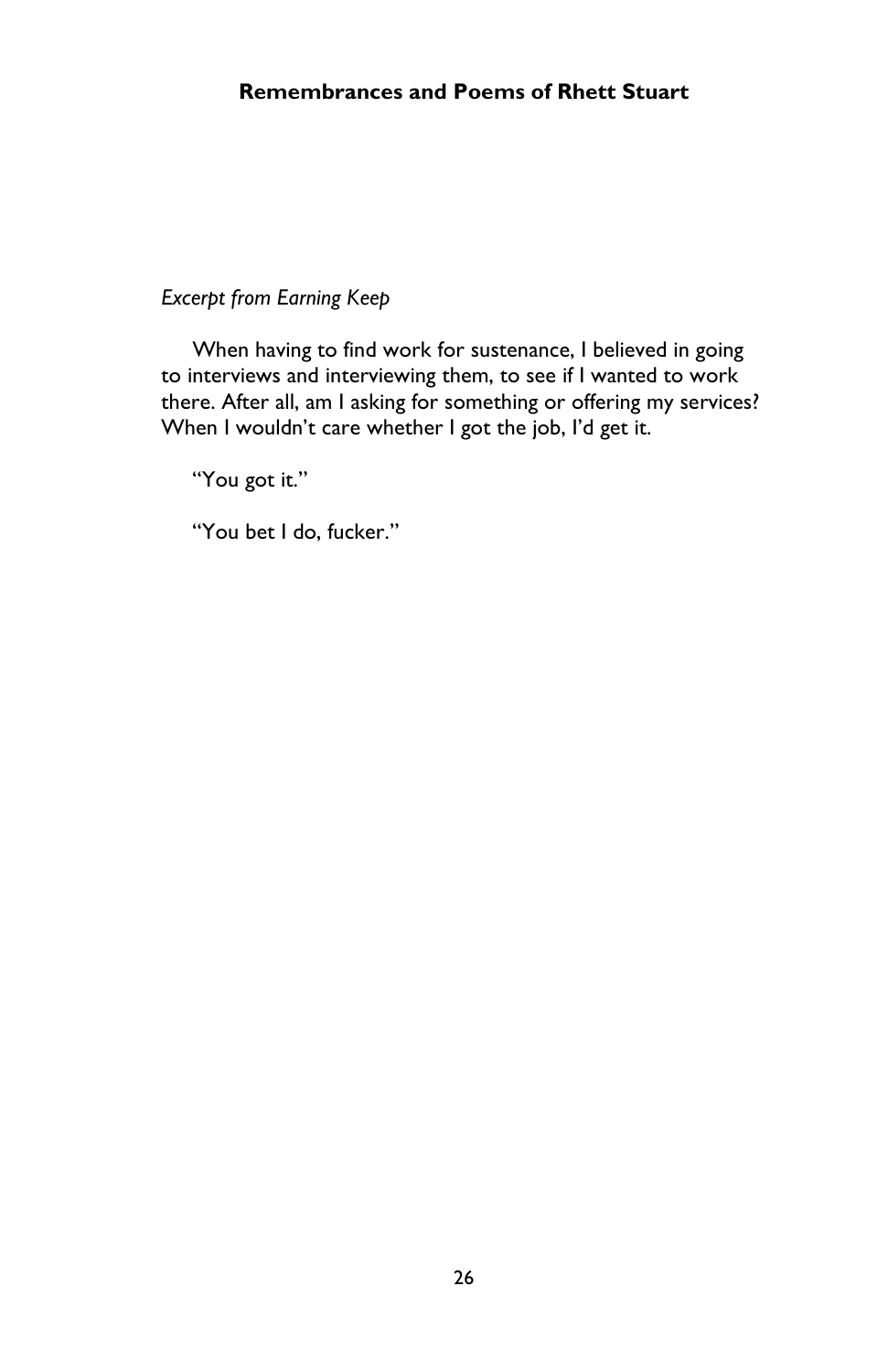For Street Spirit:

## How to Start Off a 2001 Morning

(Note from author: All at once I wonder if I was not put here to help us live. I'm on our side. All are simultaneous students and teachers.)

HMO prices rise on every minute aspect of their planned-out procedures Your rent, your bank feel as though they cheat you, yes Just pay it as long as you can only fight it, fruitless You can't save this money but can save own sweat, own slowed-down heartbeat Divorce 'em They can't have your heart, soul nor sweat Never even listen to "offers" over the phone None are offers Instantly say no to anything "offered", much less, solicited (That will be hidden, anyway – at any cost – to you) Rip mail bribe in two at first crack There is nothing free other than "the best things in life," sun and sunflowers, starfish and stars, dogwood, dogs Make up own list Hand it out Spirited streets listen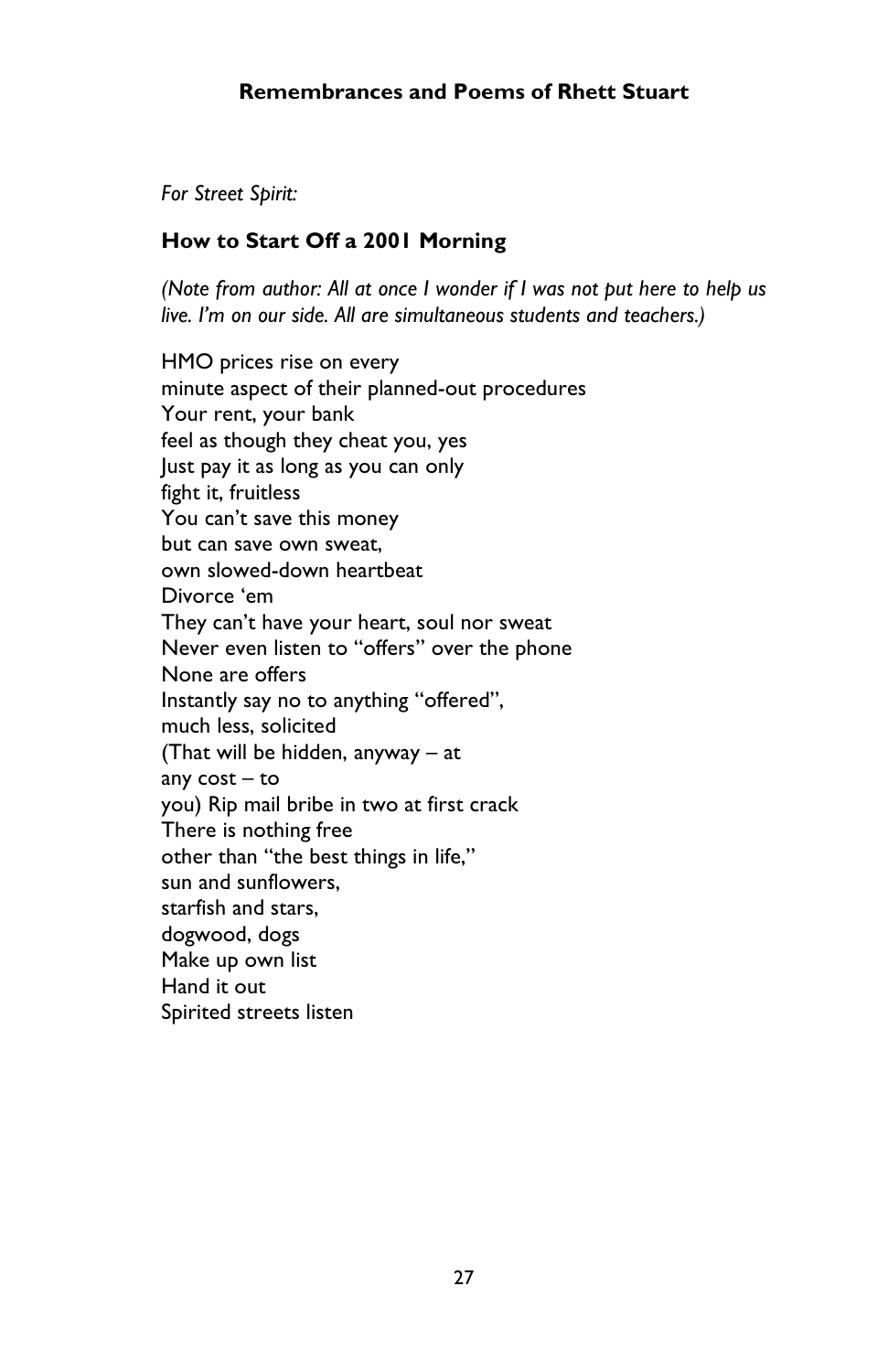#### Excerpted from Glorious from 1949 letter to Betty

"What a fortunate young boy I am! You know, some day I believe I'll be able to look back and say, 'I was reborn at the age of Seventeen on a boat going to Europe!' Hope to enter the University in November. Will probably take up Journalism as my main course at first. Will have to do better than this letter!! You don't care!! I've got too much to say to be careful. I'm compelled to write of my experiences and impressions of Munich merely for my own benefit. It's a wonderful place and time in my life to begin to write, don't you think?"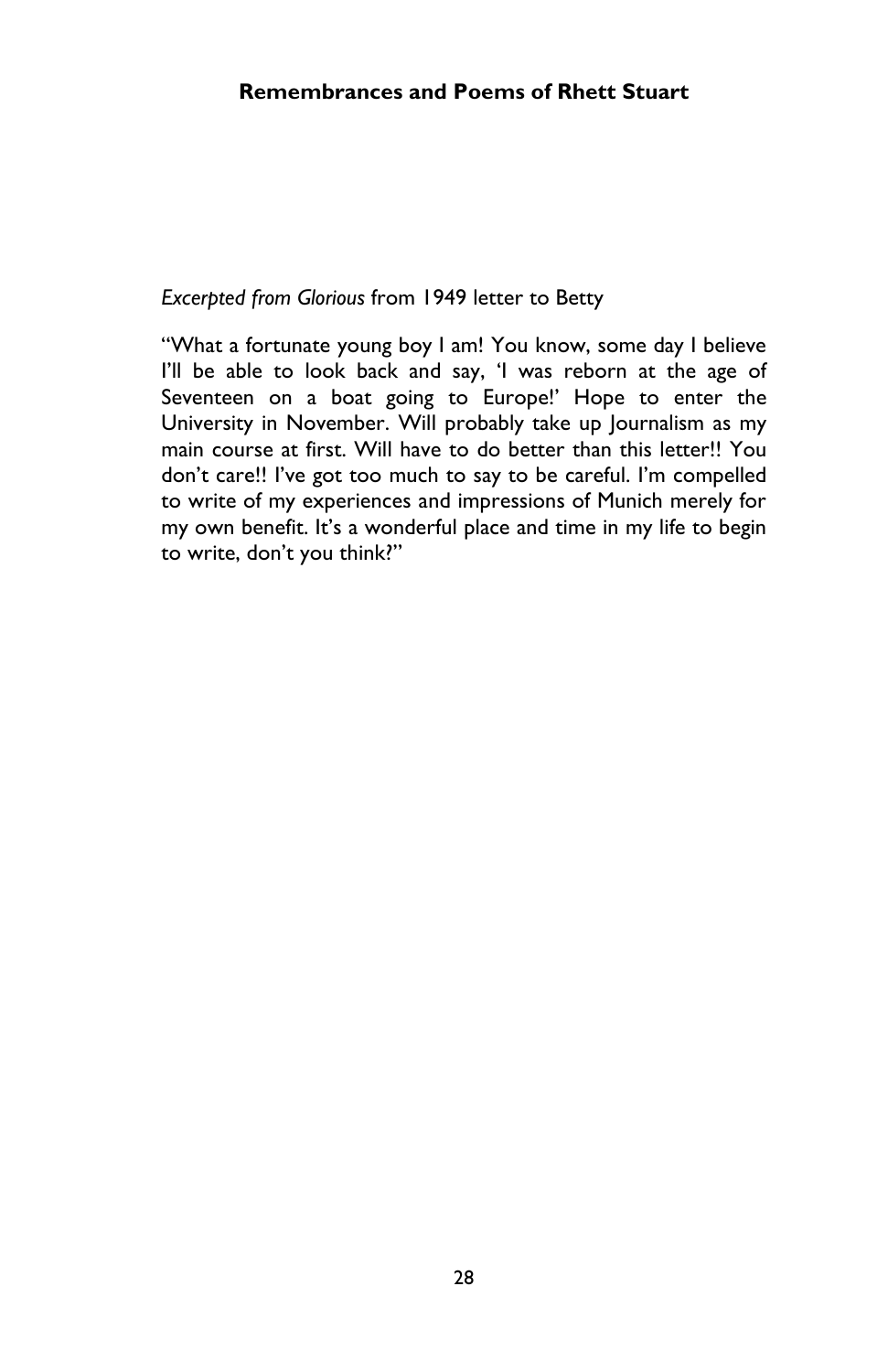# Out There In Here

Stop pondering what spirit must have and go collect it For spirit stands so alone anyway Wallow in it less I cannot live if I don't write it, cannot live if write it at expense of not livinig it But why would I myself not be enough? For reason I harbor certain certain personalities known to me, and not – for Dinah Shore, Madeline Kahn and Arlene Francis should have lived alive forever Art is celebration of life We know life therefore we celebrate Art is not celibate – always has something to express out there off out there as I miss what I carry and tarry on it; my name, appreciative man apprehensive over kept loss while thankful Let us pray over death of brothers, sisters, creature and own self of their personal making, and talk with the leaf, breathe with the sea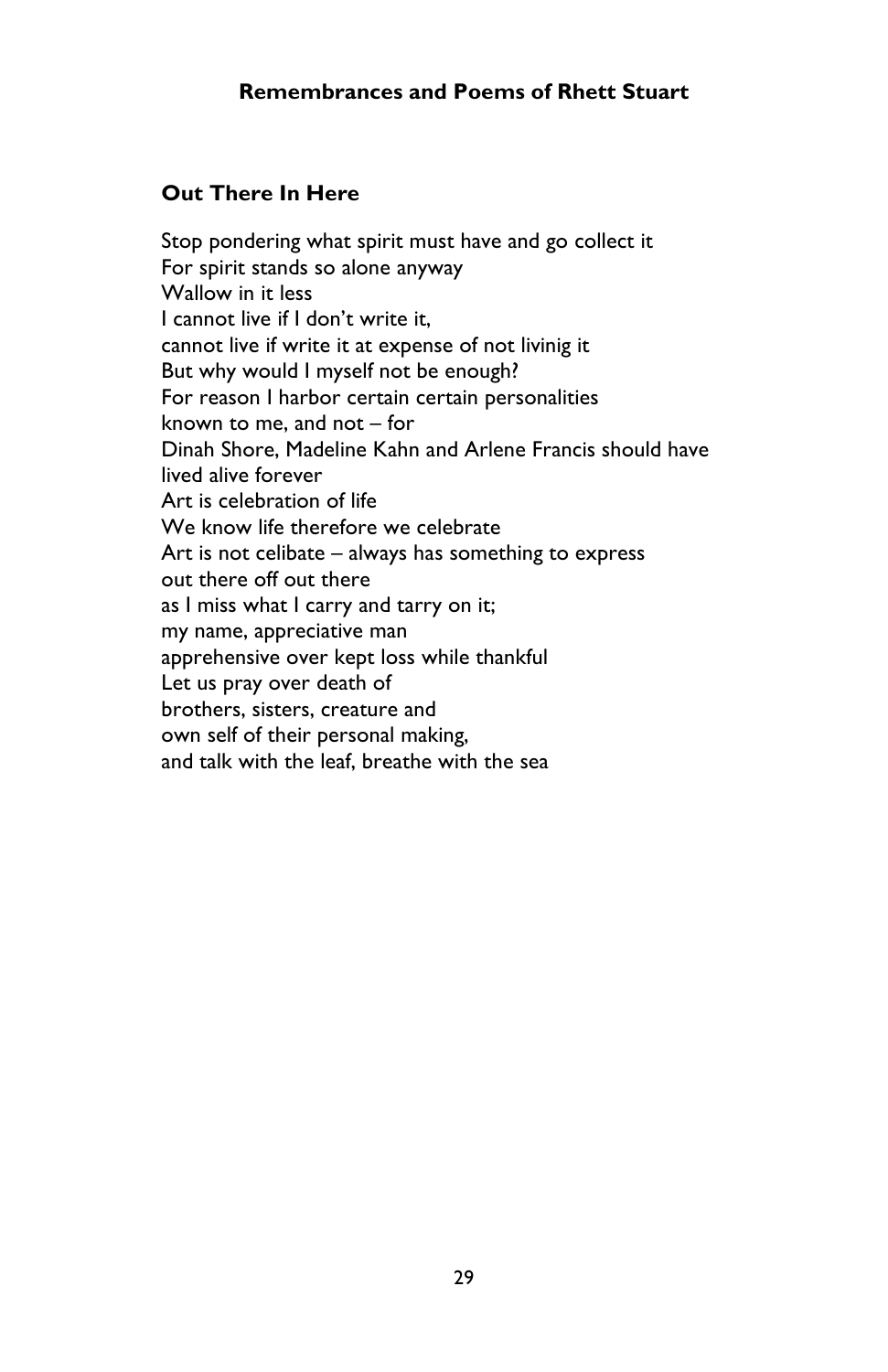### **Tentative**

The road the thing. There was no start. There is no ending. There is here. All universe and me tentative. Indeed I procrastinated on road for road is replete life, celebration of journey somehow knowing that it rides end from starting first measure till says there was no first grace note, that numbers start with two, infinity uneneding end. End, we're on, now, ever. One kibitzes and funs rather than panic for ahead. One, sometimes stunned instead in road-rocky sections. All is country lane with no so phistication – oh, you have your sites set, mind you, reason for them fastening you fascinated to be the unfastening. Road deems no paradox; is straight about curves showing you You when you contend. Road life was my laughter and now after. I, creative next the creative without the prize till eyes sighed prize imparts parts of the road headway. Price for living is costly and small; loving, your cash cast of gold. Love and art, all my caress caring for me; startles simplification of living road's end that does not. Take hold this right hand. And you there, hold onto my left. Stroll with me here.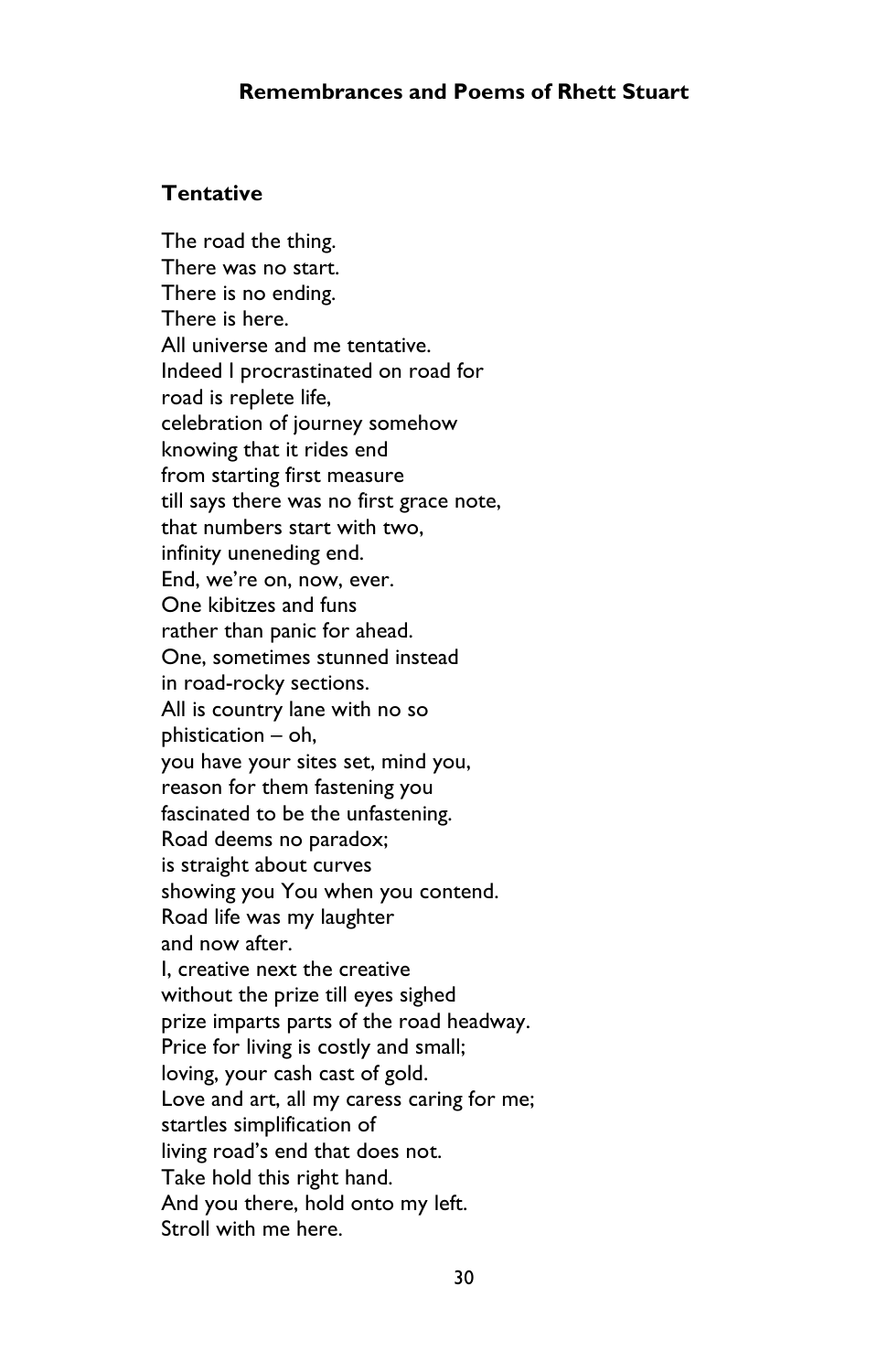There is no there. We don't have to get there. We're blessed; we're confessed. We're here, moving on it. Take a deep breath. Head for destination, yes; know self ever on its wing, entire thing whole, holding you like my hand, cliché of friendship and love exaltation serving up magical, optimum. This and the tentative is all of life's story, gore onto glory.